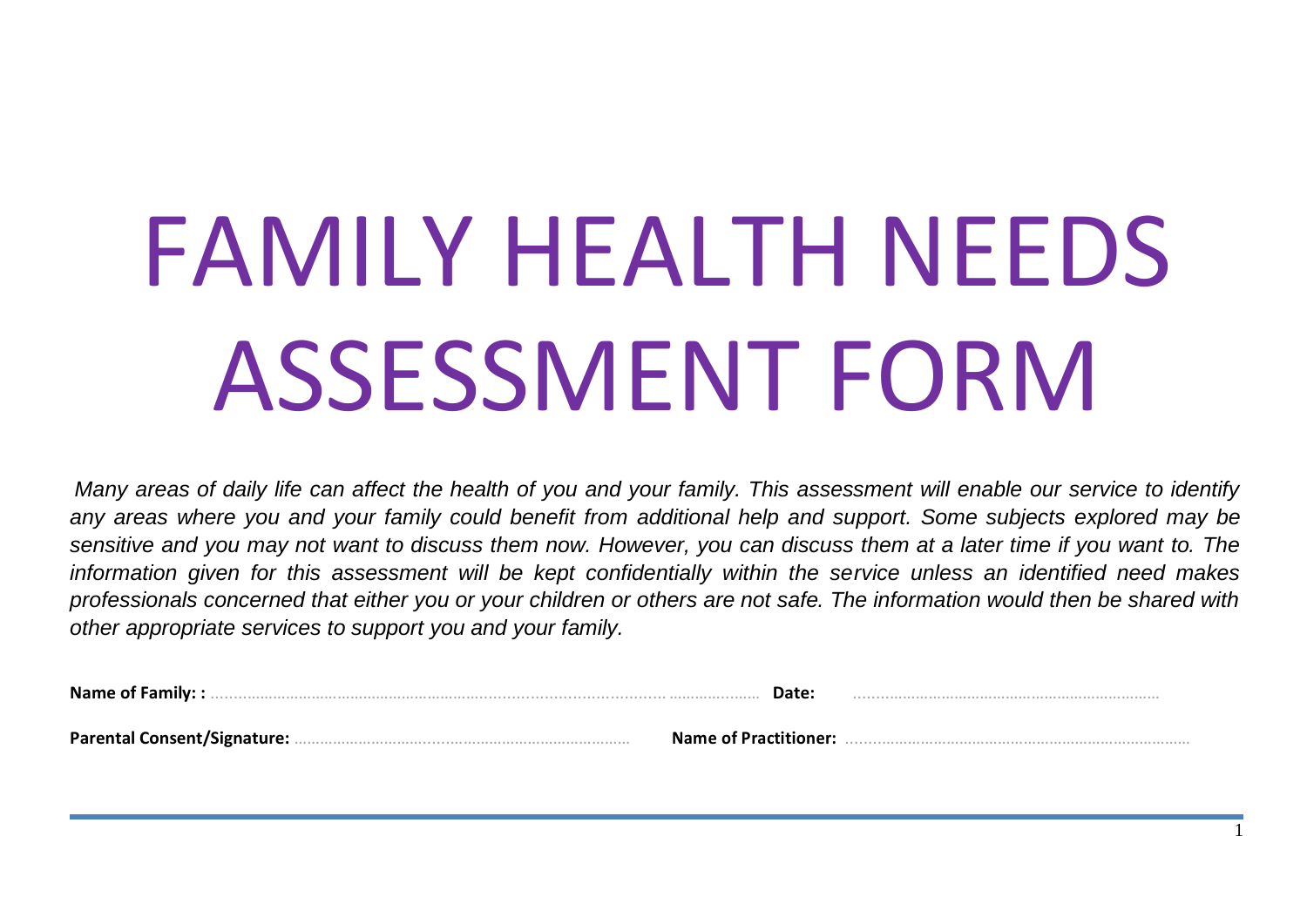|             |                                           |             | <b>ABBREVIATIONS &amp; ACRONYMS</b>    | NO.           | <b>NUMBER</b>                               |
|-------------|-------------------------------------------|-------------|----------------------------------------|---------------|---------------------------------------------|
| A           | <b>ANALYSIS</b>                           |             |                                        | <b>NNU</b>    | <b>NEONATAL UNIT</b>                        |
| AABR        | AUTOMATED AUDITORY BRAINSTEM RESPONSE     | <b>FHP</b>  | FAMILY HEALTH PARTNERSHIP              | <b>NDDH</b>   | NORTH DEVON DISTRICT HOSPITAL               |
| A&E         | ACCIDENT AND EMERGENCY DEPT               | <b>FRS</b>  | <b>FURTHER RESPONSE SERVICE</b>        | OAE           | OTOACOUSTIC EMISSION                        |
| AM          | <b>MORNING</b>                            | <b>FOC</b>  | <b>FATHER OF CHILD</b>                 | OPD           | <b>OUT PATIENTS DEPARTMENT</b>              |
| AN          | ANTENATAL                                 | <b>FSS</b>  | <b>FAMILY SUPPORT SERVICE</b>          | P             | PLAN                                        |
| APPT        | APPOINTMENT                               | <b>FSW</b>  | <b>FAMILY SUPPORT WORKER</b>           | PGM           | PATERNAL GRANDMOTHER                        |
| BF.         | <b>BREAST FEEDING</b>                     | <b>GMS</b>  | <b>GRAMS</b>                           | <b>PHNHST</b> | PLYMOUTH HOSPITAL NHS TRUST                 |
| <b>BFI</b>  | <b>BABY FRIENDLY INITIATIVE</b>           | GP          | <b>GENERAL PRACTITIONER</b>            | PLS           | PERSONALISED LEARNING SERVICE               |
| CAF         | COMMON ASSESSMENT FRAMEWORK               | HC          | <b>HEAD CIRCUMFERENCE</b>              | PM            | AFTERNOON                                   |
| CAMHS       | CHILD & ADOLESCENT MENTAL HEALTH SERVICES | HT          | <b>HEIGHT</b>                          | PAED          | PAEDIATRICIAN                               |
| <b>CHW</b>  | COMMUNITY HEALTH WORKER                   | <b>HV</b>   | <b>HEALTH VISITOR</b>                  | PHN           | PUBLIC HEALTH NURSE                         |
| CIC.        | CHILD IN CARE                             | ICS         | INTEGRATED CHILDREN'S SERVICES         | <b>PND</b>    | POSTNATAL DEPRESSION                        |
| <b>CIN</b>  | CHILD IN NEED                             | <b>IMMS</b> | <b>IMMUNISATIONS</b>                   | <b>PMHW</b>   | PRIMARY MENTAL HEALTH WORKER                |
| <b>CM</b>   | <b>CENTIMETRES</b>                        | <b>INFO</b> | <b>INFORMATION</b>                     | POS           | <b>POSITIVE</b>                             |
| CP          | <b>CHILD PROTECTION</b>                   | JACAT       | JOINT AGENCY CHILD ABUSE TEAM          | RD&E          | ROYAL DEVON AND EXETER HOSPITAL             |
| <b>CPN</b>  | COMMUNITY PSYCHIATRIC NURSE               | КG          | KILOGRAMS                              | SALT          | SPEECH AND LANGUAGE THERAPIST               |
| <b>CPS</b>  | CHILD PROTECTION SUPERVISOR               | LP.         | <b>LEAD PROFESSIONAL</b>               | <b>SCH</b>    | <b>SCHOOL</b>                               |
| <b>CPP</b>  | CHILD PROTECTION PLAN                     | MARAC       | MULTI AGENCY RISK ASSESSMENT COMMITTEE | <b>SDHC</b>   | SOUTH DEVON HEALTHCARE                      |
| <b>CSN</b>  | <b>COMMUNITY STAFF NURSE</b>              | <b>MASH</b> | MULTI AGENCY SAFEGUARDING HUB          | <b>SCPHN</b>  | SPECIALIST COMMUNITY PUBLIC HEALTH NURSE    |
| <b>CYPS</b> | CHILDREN AND YOUNG PEOPLE'S SERVICES      | <b>MMH</b>  | MATERNAL MENTAL HEALTH ASSESSMENT      | <b>SEND</b>   | SPECIAL EDUCATIONAL NEEDS & DISABILITY      |
| D&V         | DIARRHOEA AND VOMITING                    | MIU         | MINOR INJURY UNIT                      | <b>SHEF</b>   | SAFEGUARDING HUB ENQUIRY FORM               |
| DNA         | DID NOT ATTEND                            | <b>MW</b>   | <b>MIDWIFE</b>                         | <b>SN</b>     | <b>SCHOOL NURSE</b>                         |
| DOB         | DATE OF BIRTH                             | <b>MOC</b>  | <b>MOTHER OF CHILD</b>                 | <b>SW</b>     | SOCIAL WORKER                               |
| DA          | DOMESTIC ABUSE                            | <b>NBV</b>  | <b>NEWBIRTH VISIT</b>                  | <b>TAC</b>    | TEAM AROUND THE CHILD                       |
| EBM         | <b>EXPRESSED BREAST MILK</b>              | <b>NCMP</b> | NATIONAL CHILD MEASURING PROGRAMME     | TB            | <b>TUBERCULOSIS</b>                         |
| EDD.        | EXPECTED DATE OF DELIVERY                 | N/A         | <b>NOT APPLICABLE</b>                  | TH.           | <b>TORBAY HOSPITAL</b>                      |
| EHWBS       | EMOTIONAL HEALTH AND WELL BEING SERVICE   | NAD         | NOTHING ABNORMAL DETECTED              | <b>TSDHCT</b> | TORBAY & SOUTHERN DEVON HEALTH & CARE TRUST |
| <b>EPDS</b> | EDINBURGH POSTNATAL DEPRESSION SCORE      | NR.         | NO RESPONSE                            | <b>WIC</b>    | <b>WALK IN CENTRE</b>                       |
| ERS         | <b>EARLY RESPONSE SERVICE</b>             | <b>NEG</b>  | <b>NEGATIVE</b>                        | #             | FRACTURE                                    |
| EWO         | EDUCATION WELFARE OFFICER                 | <b>NHSP</b> | NEWBORN HEARING SCREENING PROGRAMME    |               |                                             |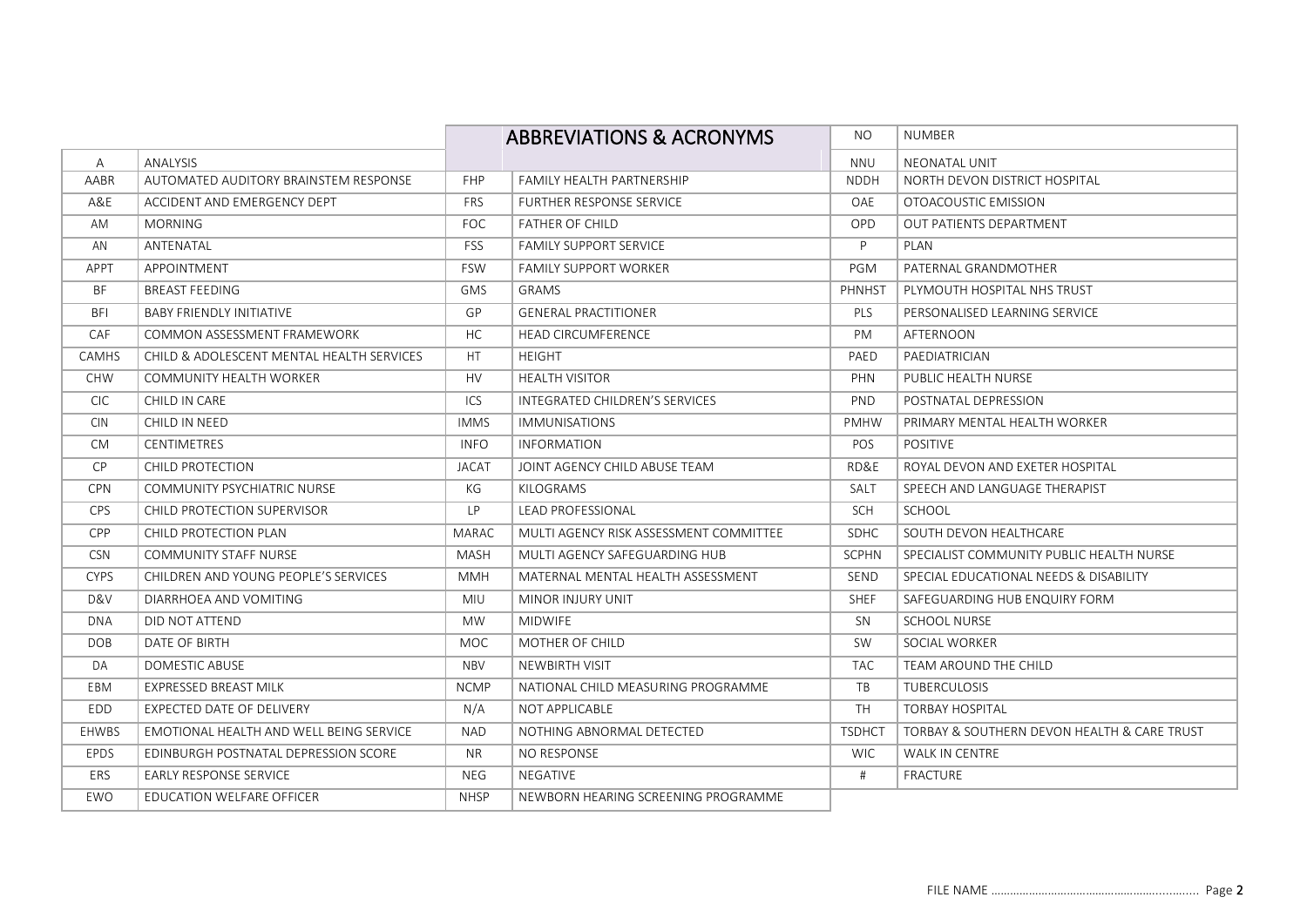# YOUR FAMILY AND HOUSEHOLD MEMBERS

## File Name:

| *Parental Responsibility* |           |                                                                                                                           |           |                             |                               |                   |                    |  |                   |         |                              |                                 |            |          |                        |                                  |
|---------------------------|-----------|---------------------------------------------------------------------------------------------------------------------------|-----------|-----------------------------|-------------------------------|-------------------|--------------------|--|-------------------|---------|------------------------------|---------------------------------|------------|----------|------------------------|----------------------------------|
| <b>Surname</b>            |           | Forename                                                                                                                  | <b>MF</b> | <b>DoB</b>                  | Relationship                  | $*$ PR $*$<br>Y/N | Next of<br>Kin Y/N |  | <b>Occupation</b> |         | <b>Disability</b><br>(Y/N)   | Ethnicity<br>See codes<br>below |            | Religion | Pre School /<br>School | <b>Address</b><br><b>BOX NO.</b> |
|                           |           | PROMPT: Who else lives with you? Does anyone stay over regularly? Does anyone in the household have Carer responsibility? |           |                             |                               |                   |                    |  |                   |         |                              |                                 |            |          |                        |                                  |
|                           |           |                                                                                                                           |           |                             |                               |                   |                    |  |                   |         |                              |                                 |            |          |                        |                                  |
|                           |           |                                                                                                                           |           |                             |                               |                   |                    |  |                   |         |                              |                                 |            |          |                        |                                  |
|                           |           |                                                                                                                           |           |                             |                               |                   |                    |  |                   |         |                              |                                 |            |          |                        |                                  |
|                           |           |                                                                                                                           |           |                             |                               |                   |                    |  |                   |         |                              |                                 |            |          |                        |                                  |
|                           |           |                                                                                                                           |           |                             |                               |                   |                    |  |                   |         |                              |                                 |            |          |                        |                                  |
|                           |           |                                                                                                                           |           |                             |                               |                   |                    |  |                   |         |                              |                                 |            |          |                        |                                  |
|                           |           |                                                                                                                           |           |                             |                               |                   |                    |  |                   |         |                              |                                 |            |          |                        |                                  |
|                           |           |                                                                                                                           |           |                             |                               |                   |                    |  |                   |         |                              |                                 |            |          |                        |                                  |
|                           |           |                                                                                                                           |           |                             |                               |                   |                    |  |                   |         |                              |                                 |            |          |                        |                                  |
|                           |           |                                                                                                                           |           |                             |                               |                   |                    |  |                   |         |                              |                                 |            |          |                        |                                  |
|                           |           |                                                                                                                           |           |                             |                               |                   |                    |  |                   |         |                              |                                 |            |          |                        |                                  |
|                           |           |                                                                                                                           |           |                             |                               |                   |                    |  |                   |         |                              |                                 |            |          |                        |                                  |
|                           |           |                                                                                                                           |           |                             |                               |                   |                    |  |                   |         |                              |                                 |            |          |                        |                                  |
|                           |           |                                                                                                                           |           |                             |                               |                   |                    |  |                   |         |                              |                                 |            |          |                        |                                  |
|                           |           |                                                                                                                           |           |                             |                               |                   |                    |  |                   |         |                              |                                 |            |          |                        |                                  |
|                           |           |                                                                                                                           |           |                             |                               |                   |                    |  |                   |         |                              |                                 |            |          |                        |                                  |
|                           |           |                                                                                                                           |           |                             |                               |                   |                    |  |                   |         |                              |                                 |            |          |                        |                                  |
|                           |           |                                                                                                                           |           |                             |                               |                   |                    |  |                   |         |                              |                                 |            |          |                        |                                  |
| Applicable codes:         |           | LANGUAGE:                                                                                                                 |           |                             |                               |                   |                    |  |                   |         | <b>INTERPRETER REQUIRED:</b> |                                 |            |          | YES / NO               |                                  |
| White British             | WB        | <b>Black African</b>                                                                                                      | BA        | Mixed White & Black African |                               | <b>WBA</b>        | Asian -Indian      |  | Al                |         | Mixed White & Asian          |                                 | <b>MWA</b> |          | Other Ethnic Group     | OG                               |
| White Irish               | WI        | <b>Black Caribbean</b>                                                                                                    | BC        |                             | Mixed White & Black Caribbean | <b>WBC</b>        | Asian-Pakistani    |  | AP                |         | Asian - Other                |                                 | AO         |          | None Given             | <b>NO</b>                        |
| White Other               | <b>WO</b> | <b>Black Other</b>                                                                                                        | <b>BO</b> | Mixed Other                 |                               | <b>MO</b>         | Asian-Bangladeshi  |  | AB                | Chinese |                              |                                 |            |          |                        |                                  |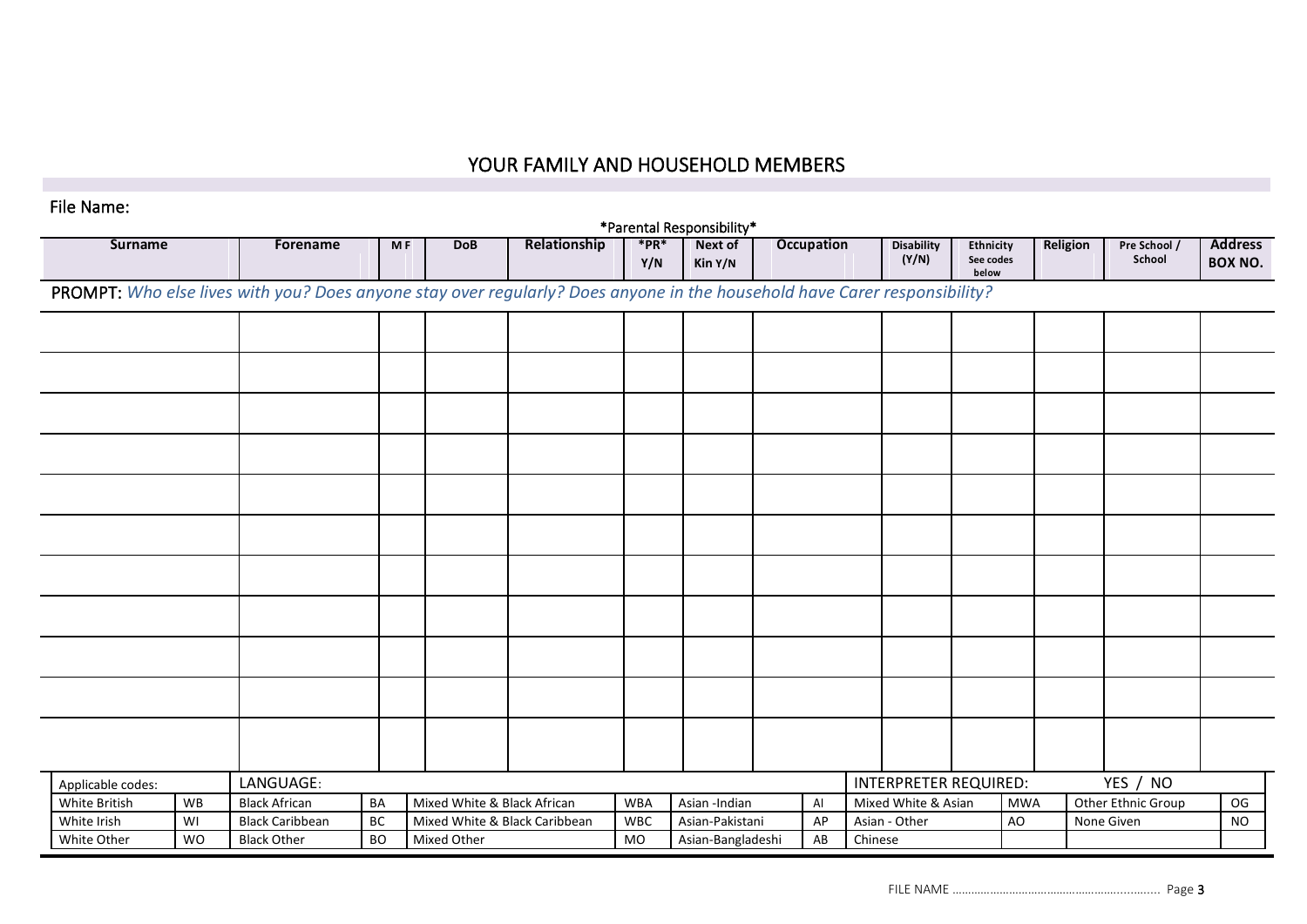|                                | Surname       |    | Forename               | <b>MF</b> | <b>DoB</b>                  | Relationship                  | $*$ PR $*$<br>Y/N | Next of<br>Kin Y/N           | Occupation |         | <b>Disability</b><br>(Y/N) | <b>Ethnicity</b><br>See codes<br>below |            | Religion | Pre School /<br>School | <b>Address</b><br><b>BOX NO.</b> |
|--------------------------------|---------------|----|------------------------|-----------|-----------------------------|-------------------------------|-------------------|------------------------------|------------|---------|----------------------------|----------------------------------------|------------|----------|------------------------|----------------------------------|
|                                |               |    |                        |           |                             |                               |                   |                              |            |         |                            |                                        |            |          |                        |                                  |
|                                |               |    |                        |           |                             |                               |                   |                              |            |         |                            |                                        |            |          |                        |                                  |
|                                |               |    |                        |           |                             |                               |                   |                              |            |         |                            |                                        |            |          |                        |                                  |
|                                |               |    |                        |           |                             |                               |                   |                              |            |         |                            |                                        |            |          |                        |                                  |
|                                |               |    |                        |           |                             |                               |                   |                              |            |         |                            |                                        |            |          |                        |                                  |
|                                |               |    |                        |           |                             |                               |                   |                              |            |         |                            |                                        |            |          |                        |                                  |
|                                |               |    |                        |           |                             |                               |                   |                              |            |         |                            |                                        |            |          |                        |                                  |
|                                |               |    |                        |           |                             |                               |                   |                              |            |         |                            |                                        |            |          |                        |                                  |
|                                |               |    |                        |           |                             |                               |                   |                              |            |         |                            |                                        |            |          |                        |                                  |
|                                |               |    |                        |           |                             |                               |                   |                              |            |         |                            |                                        |            |          |                        |                                  |
|                                |               |    |                        |           |                             |                               |                   |                              |            |         |                            |                                        |            |          |                        |                                  |
|                                |               |    |                        |           |                             |                               |                   |                              |            |         |                            |                                        |            |          |                        |                                  |
|                                |               |    |                        |           |                             |                               |                   |                              |            |         |                            |                                        |            |          |                        |                                  |
| LANGUAGE:<br>Applicable codes: |               |    |                        |           |                             |                               |                   | <b>INTERPRETER REQUIRED:</b> |            |         |                            | YES / NO                               |            |          |                        |                                  |
|                                | White British | WB | <b>Black African</b>   | BA        | Mixed White & Black African |                               | <b>WBA</b>        | Asian -Indian                | AI         |         | Mixed White & Asian        |                                        | <b>MWA</b> |          | Other Ethnic Group     | OG                               |
|                                | White Irish   | WI | <b>Black Caribbean</b> | BC        |                             | Mixed White & Black Caribbean | <b>WBC</b>        | Asian-Pakistani              | AP         |         | Asian - Other              |                                        | AO         |          | None Given             | <b>NO</b>                        |
|                                | White Other   | WO | <b>Black Other</b>     | <b>BO</b> | Mixed Other                 |                               | MO                | Asian-Bangladeshi            | AB         | Chinese |                            |                                        |            |          |                        |                                  |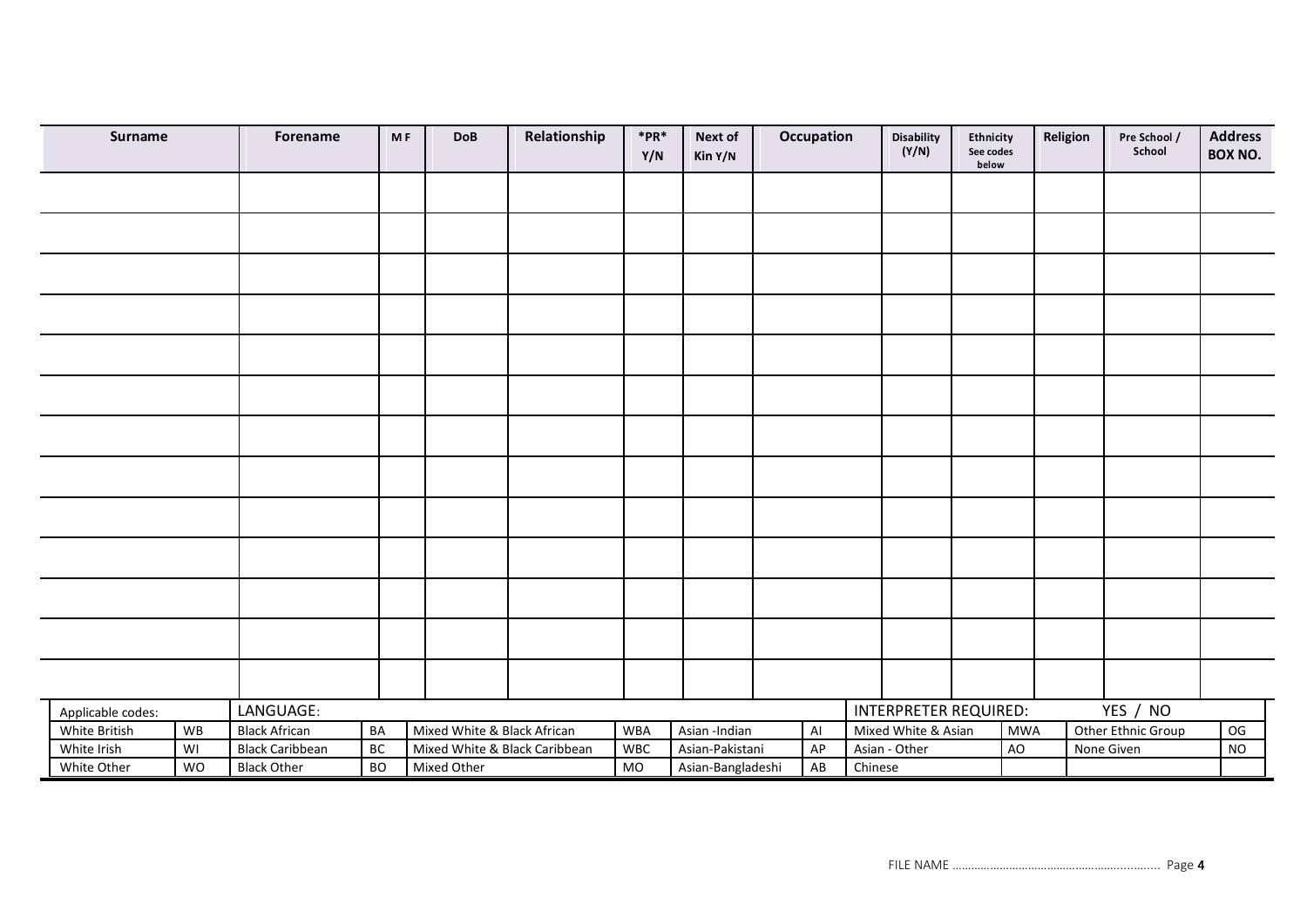# **FAMILY TREE**

| Keep each generation on the same horizontal line. Use own key if necessary. |  |       |       |                       |  |                       | Please circle household      | Completed by: |
|-----------------------------------------------------------------------------|--|-------|-------|-----------------------|--|-----------------------|------------------------------|---------------|
|                                                                             |  | Malio |       | Dead                  |  | Marital Separation    | <b>Civil Partnarchio (0)</b> |               |
|                                                                             |  | emale |       | Auction               |  | <b>Divorced</b>       |                              | Date:         |
|                                                                             |  |       | 10000 | <i><b>Unmarne</b></i> |  | Civil Partnership (m) |                              |               |
|                                                                             |  |       |       |                       |  |                       |                              |               |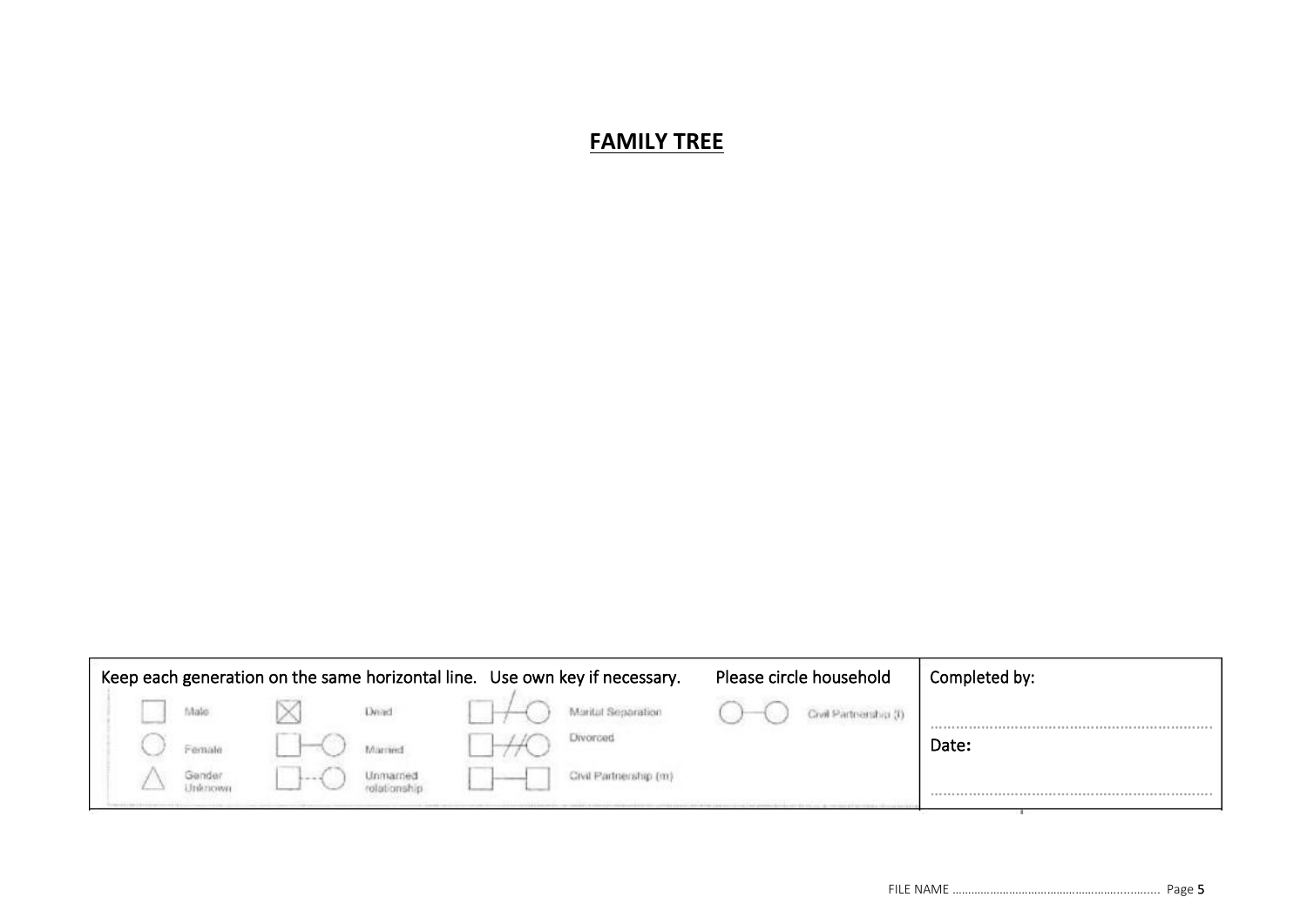# ADDRESS HISTORY

|       | HOW MANY TIMES HAVE YOU MOVED HOME IN THE LAST 12 MONTHS? |
|-------|-----------------------------------------------------------|
| DATE: |                                                           |
| DATE: |                                                           |
| DATE: |                                                           |

| BOX 2 | <b>CONTACT DETAILS</b> | BOX 3 CONTACT |          |
|-------|------------------------|---------------|----------|
|       | Name::                 |               |          |
| DATE: | <b>Address:</b>        | DATE:         | Address: |
|       |                        |               |          |
|       |                        |               |          |
|       |                        |               |          |

| BOX 4 | <b>CONTACT DETAILS</b> | <b>BOX 5 CONTACT</b> |          |
|-------|------------------------|----------------------|----------|
|       | Name:                  |                      |          |
| DATE: | Address:               | DATE:                | Address: |
|       |                        |                      |          |
|       |                        |                      |          |
|       |                        |                      |          |

|       | <b>BOX 1 CONTACT DETAILS</b><br>Name: |
|-------|---------------------------------------|
|       |                                       |
|       |                                       |
| DATE: | Address:                              |
|       |                                       |
|       |                                       |
|       |                                       |
|       |                                       |
|       |                                       |
|       |                                       |

|       | <b>BOX 3 CONTACT DETAILS</b><br>Name: |
|-------|---------------------------------------|
|       |                                       |
|       |                                       |
| DATE: | Address:                              |
|       |                                       |
|       |                                       |
|       |                                       |

|       | <b>BOX 5 CONTACT DETAILS</b> |
|-------|------------------------------|
|       |                              |
| DATE: | Address:                     |
|       |                              |
|       |                              |
|       |                              |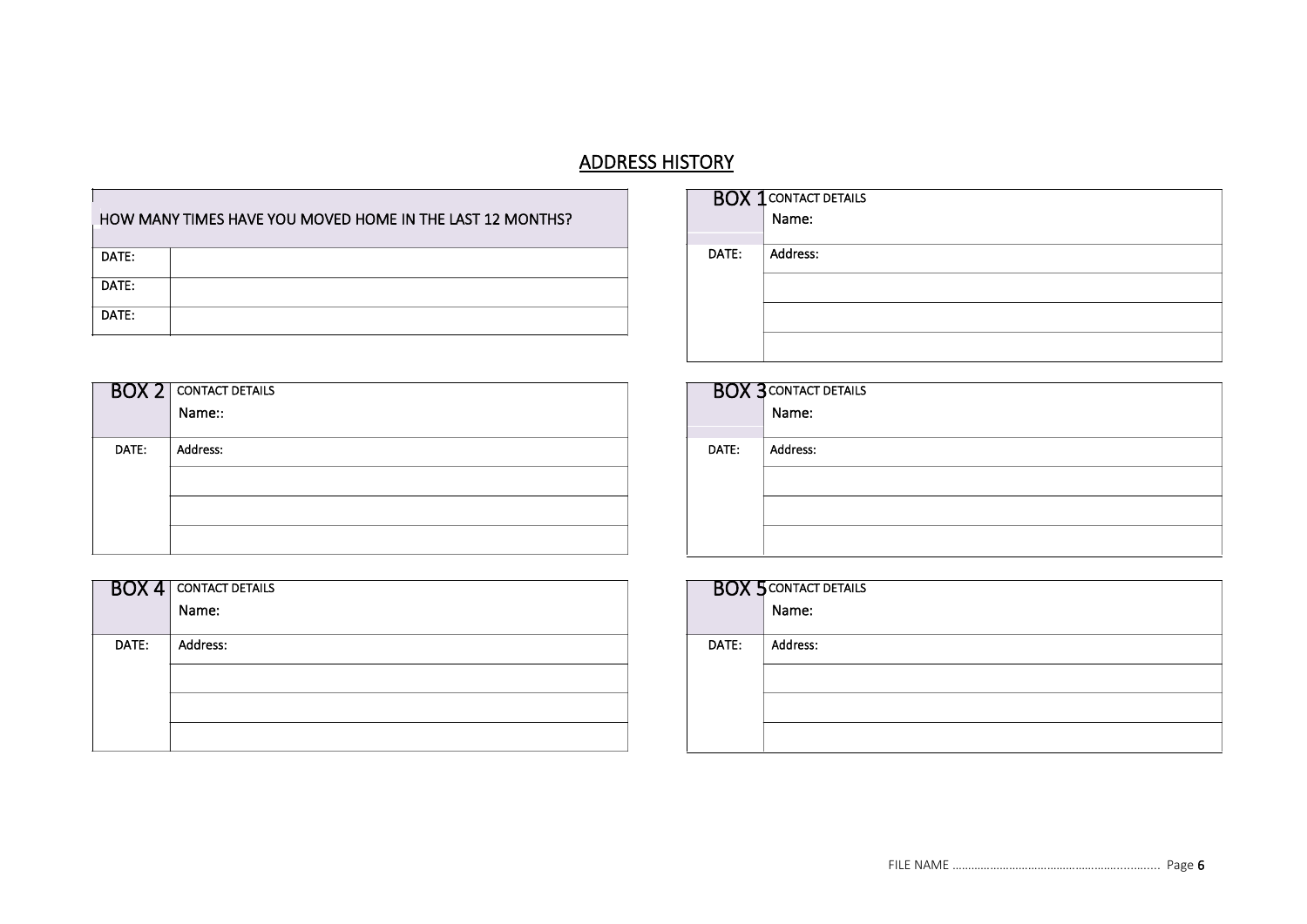# ADDRESS HISTORY (contd.)

| BOX <sub>6</sub> | <b>CONTACT DETAILS</b><br>Name: | BOX <sub>7</sub> | <b>CONTACT DETAILS</b><br>Name: |
|------------------|---------------------------------|------------------|---------------------------------|
| DATE:            | Address:                        | DATE:            | Address:                        |
|                  |                                 |                  |                                 |
|                  |                                 |                  |                                 |
|                  |                                 |                  |                                 |

|       | <b>BOX 8</b> CONTACT DETAILS<br>Name: |
|-------|---------------------------------------|
| DATE: | Address:                              |
|       |                                       |
|       |                                       |
|       |                                       |

| <b>BOX 10</b> | CONTACT DETAILS<br>Name: |
|---------------|--------------------------|
| DATE:         | Address:                 |
|               |                          |

| BOX <sub>7</sub> | <b>CONTACT DETAILS</b><br>Name: |
|------------------|---------------------------------|
| DATE:            | Address:                        |
|                  |                                 |
|                  |                                 |
|                  |                                 |

|       | <b>BOX 9 CONTACT DETAILS</b><br>Name: |
|-------|---------------------------------------|
|       |                                       |
|       |                                       |
| DATE: | Address:                              |
|       |                                       |
|       |                                       |
|       |                                       |

| <b>BOX 11</b> | CONTACT DETAILS<br>Name: |
|---------------|--------------------------|
| DATE:         | Address:                 |
|               |                          |
|               |                          |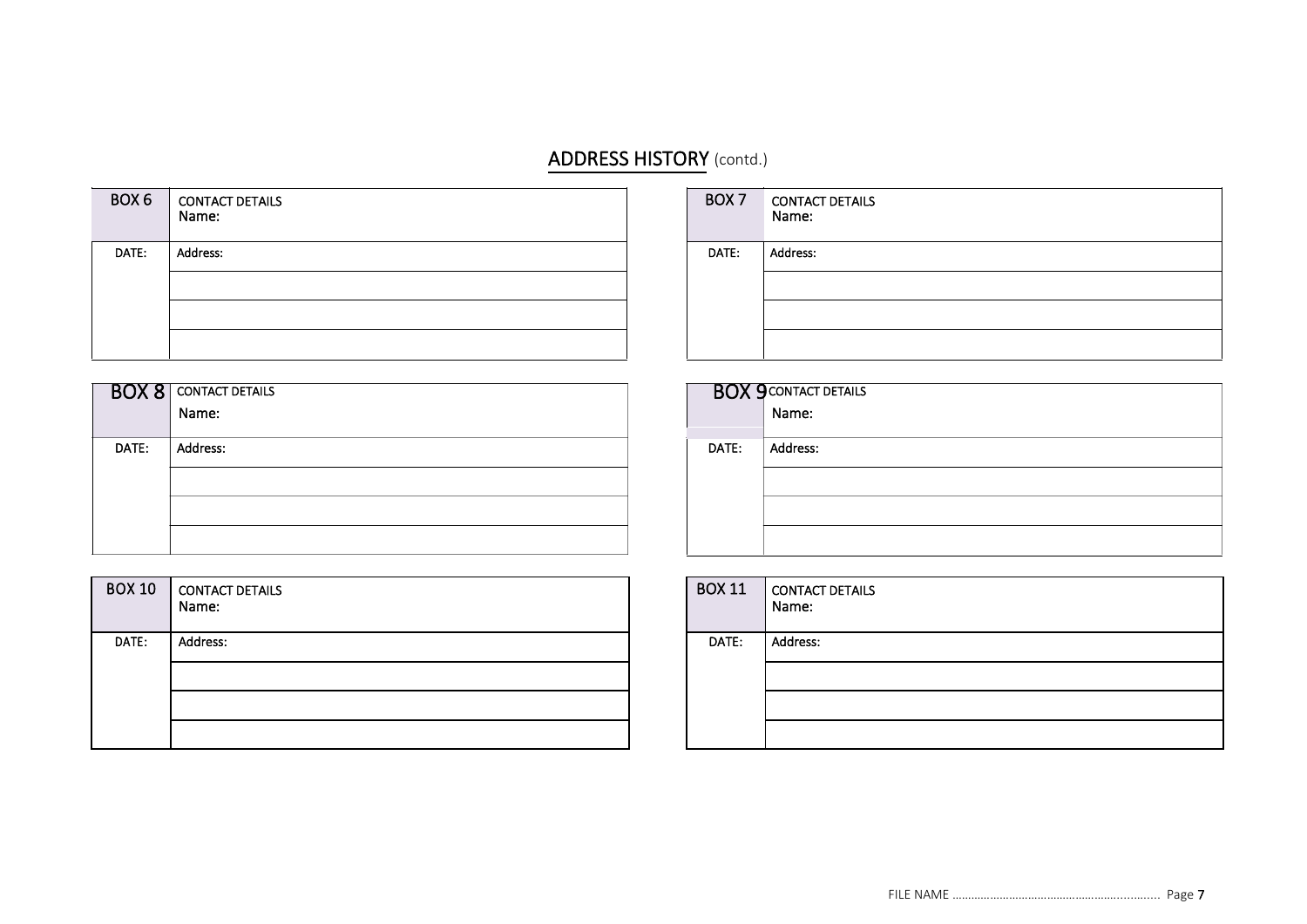# **PROFESSIONALS / AGENCIES / VOLUNTEERS INVOLVED WITH FAMILY**

| Professionals Involved - Name | Agency | Address | Telephone / email | Date |
|-------------------------------|--------|---------|-------------------|------|
|                               |        |         |                   |      |
|                               |        |         |                   |      |
|                               |        |         |                   |      |
|                               |        |         |                   |      |
|                               |        |         |                   |      |
|                               |        |         |                   |      |
|                               |        |         |                   |      |
|                               |        |         |                   |      |
|                               |        |         |                   |      |
|                               |        |         |                   |      |
|                               |        |         |                   |      |
|                               |        |         |                   |      |
|                               |        |         |                   |      |
|                               |        |         |                   |      |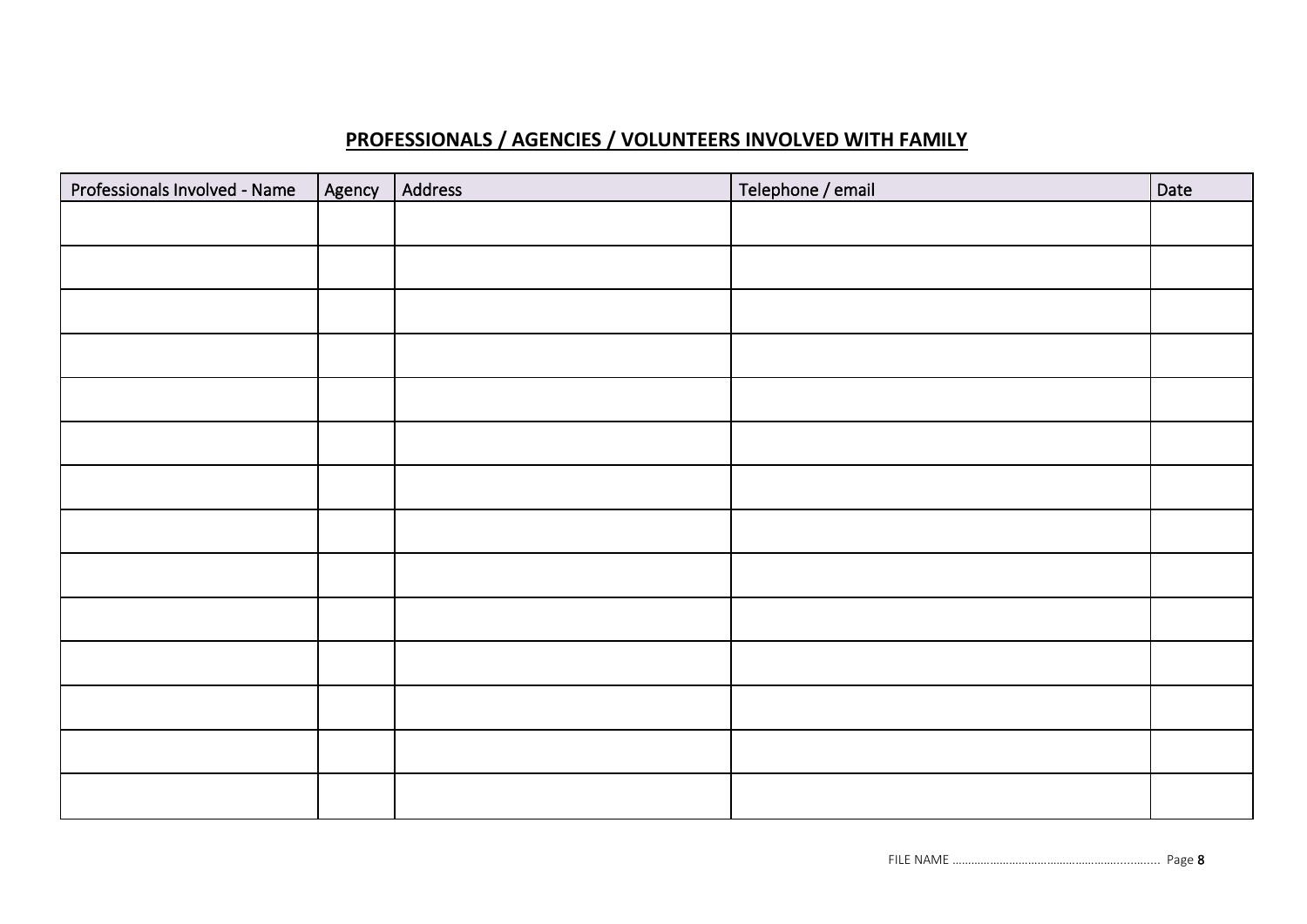# **SCPHN TEAM SIGNATORY SHEET**

| NAME (print) | <b>PROFESSION</b> | USUAL SIGNATURE | <b>INITIALS</b> |
|--------------|-------------------|-----------------|-----------------|
|              |                   |                 |                 |
|              |                   |                 |                 |
|              |                   |                 |                 |
|              |                   |                 |                 |
|              |                   |                 |                 |
|              |                   |                 |                 |
|              |                   |                 |                 |
|              |                   |                 |                 |
|              |                   |                 |                 |
|              |                   |                 |                 |
|              |                   |                 |                 |
|              |                   |                 |                 |
|              |                   |                 |                 |
|              |                   |                 |                 |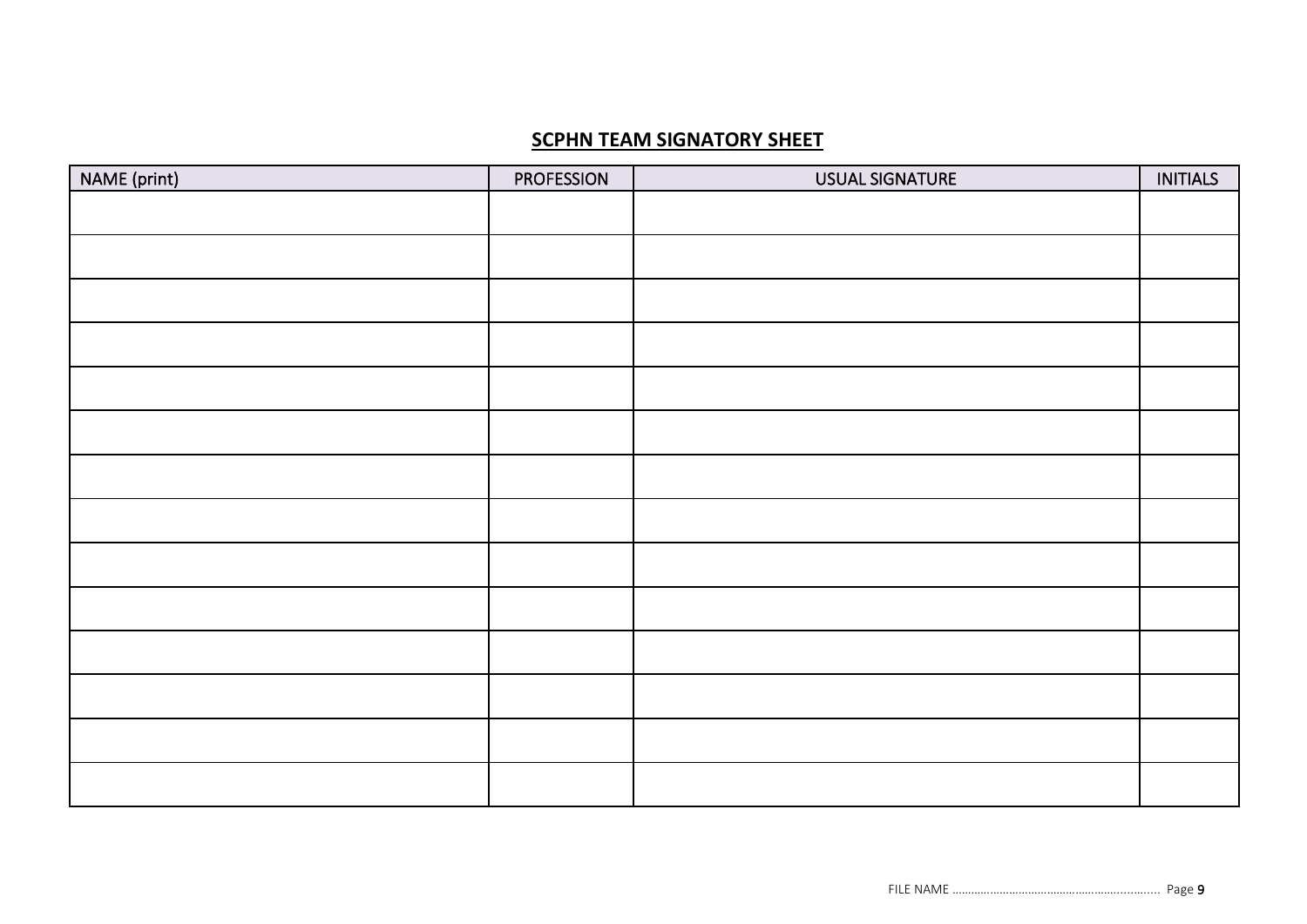# **PROTECTIVE FACTORS TO CONSIDER WHEN WORKING WITH A FAMILY**

- Able-bodied child with good health and positive development
- Calm child with positive attachments
- Þ Good school attendance / attainment
- Child has secure relationships and is able to express self verbally Good
- communication skills Calm and
- accepting child
- Acceptance of loss processes



# **PARENTING CAPACITY:**

- ▶ 'Older' mother
- $\blacktriangleright$  Parent with good physical and mental health
- ▶ Controlled use of substances or alcohol
- Positive attitude to education ь
- Family support
- Good attendance at health checks and other appointments
- Shared parental responsibility Þ
- Parent with no additional needs
- Parental acceptance of loss processes

# **FAMILY & ENVIRONMENTAL FACTORS**

### **FAMILY & ENVIRONMENTAL FACTORS:**

- $\blacktriangleright$  Stable relationships
- $\blacktriangleright$  Positive contact with absent parent
- $\blacktriangleright$  Stable and well managed income
- Employed Þ
- Stable neighbourhood and community links
- Secure tenancy or owner occupier
- Positive acceptance of child
- Housing meets decent housing standards

### *KEY***:**

*High evidence Medium evidence*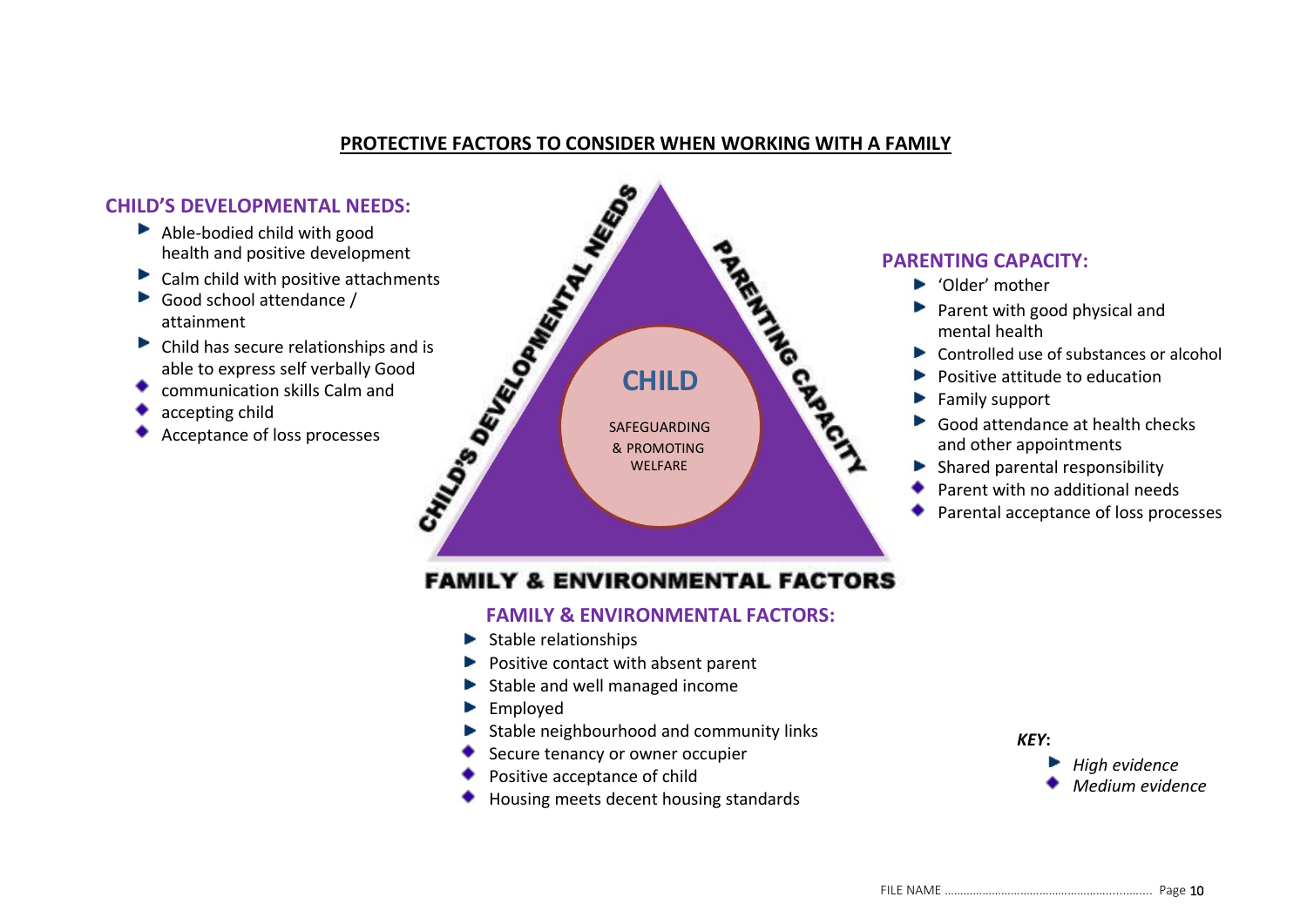# **RISK FACTORS TO CONSIDER WHEN WORKING WITH A FAMILY**

# **CHILD'S DEVELOPMENTAL NEEDS:**

- $\blacktriangleright$  Irritable, sleepless child
- **Index** Child with additional needs or specific learning difficulties, including ASD, Asperger's, ADHD
- $\bullet$  Child with communication difficulties
- Poor school attendance / attainment
- **Child missing from education**
- Low self-esteem or self-harming
- Defiant / angry child
- Child affected by bereavement



# **FAMILY & ENVIRONMENTAL FACTORS**

# **FAMILY & ENVIRONMENTAL FACTORS:**

- Single parent
	- Serial relationships
- Reconstructed family (parent or children)
- Low income or debt
- Out of work
- Frequent moves
- Crime
- Trafficking
- Female genital mutilation
- Forced marriage
- Honour based violence
- Homeless or insecure housing
- Poor quality housing *KEY***:**
- Number of house/school moves
- Uncertain immigration

# **PARENTING CAPACITY:**

- Mother under 20 years at first
- pregnancy Parent with history of poor school attendance and attainment
- Parent formerly in Care
- Parent misuses substances or alcohol
- Poor attendance at health appointments
	- GP, health visitor,
- clinics Domestic abuse
- Parent with learning
- difficulties Child in Care
- Child previously fostered Parent
- with physical disability Parent
- affected by bereavement



*High evidence risk Medium evidence risk*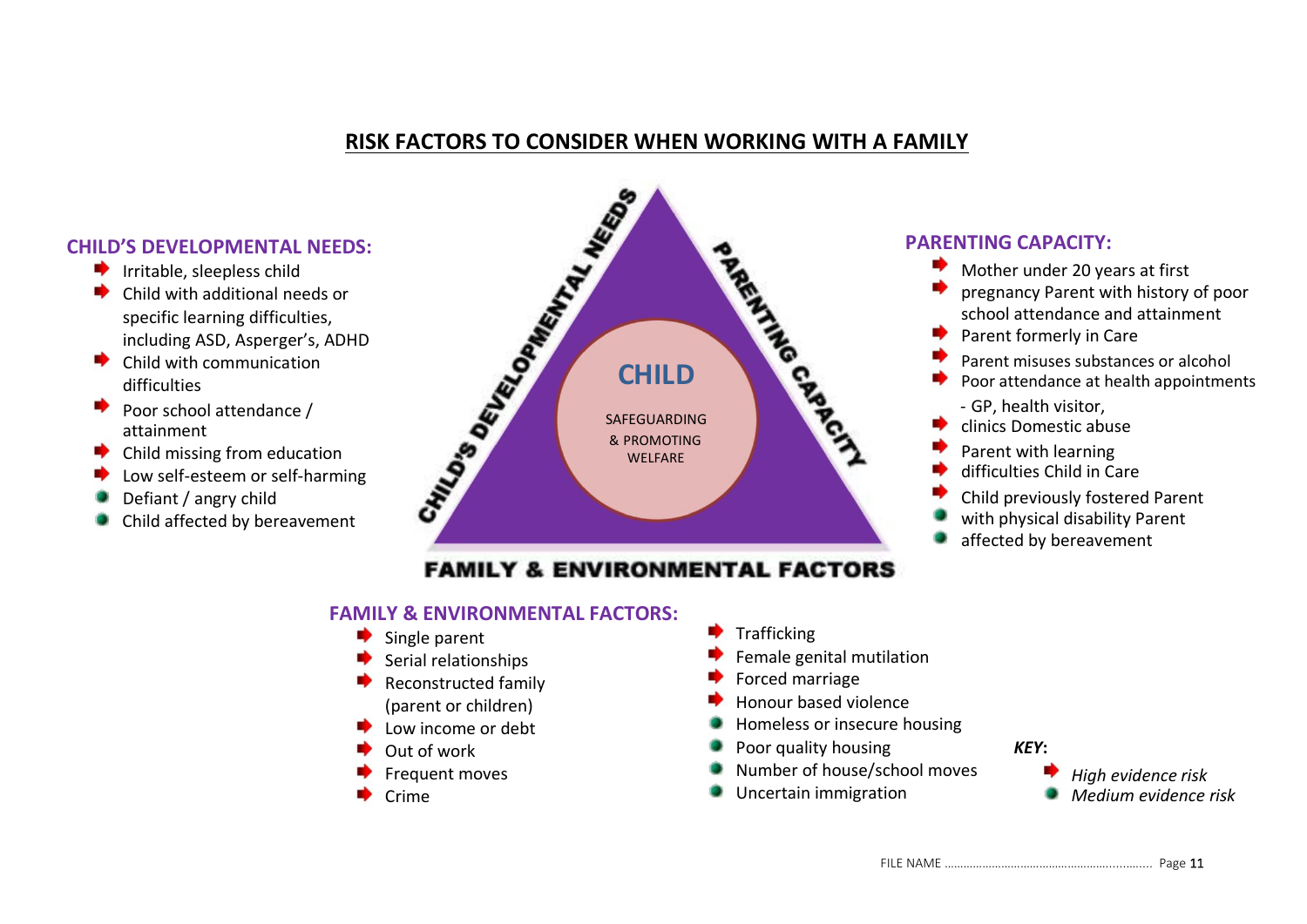## **ASSESSMENT FRAMEWORK**

## "THE CHILD'S VOICE"

Place yourself in the child's shoes and consider<br>each issue from the child's perspective,

OR record child's comments

### NOTE TO ASSESSOR: COMPLETE SEPARATE ASSESSMENT FOR FACH CHILD

Child's Name

# **FAMILY & ENVIRONMENTAL FACTORS**

**CHILD** 

SAFEGUARDING

& PROMOTING **WELFARE** 

| <b>Community Resources</b> | <b>Family's Social Integration</b> | Income | Employment                            |
|----------------------------|------------------------------------|--------|---------------------------------------|
|                            |                                    |        |                                       |
|                            |                                    |        |                                       |
|                            |                                    |        |                                       |
|                            |                                    |        |                                       |
|                            |                                    |        |                                       |
|                            |                                    |        |                                       |
|                            |                                    |        |                                       |
|                            |                                    |        |                                       |
| Housing                    | <b>Wider Family</b>                |        | <b>Family History and Functioning</b> |
|                            |                                    |        |                                       |
|                            |                                    |        |                                       |
|                            |                                    |        |                                       |
|                            |                                    |        |                                       |
|                            |                                    |        |                                       |
|                            |                                    |        |                                       |
|                            |                                    |        |                                       |
|                            |                                    |        |                                       |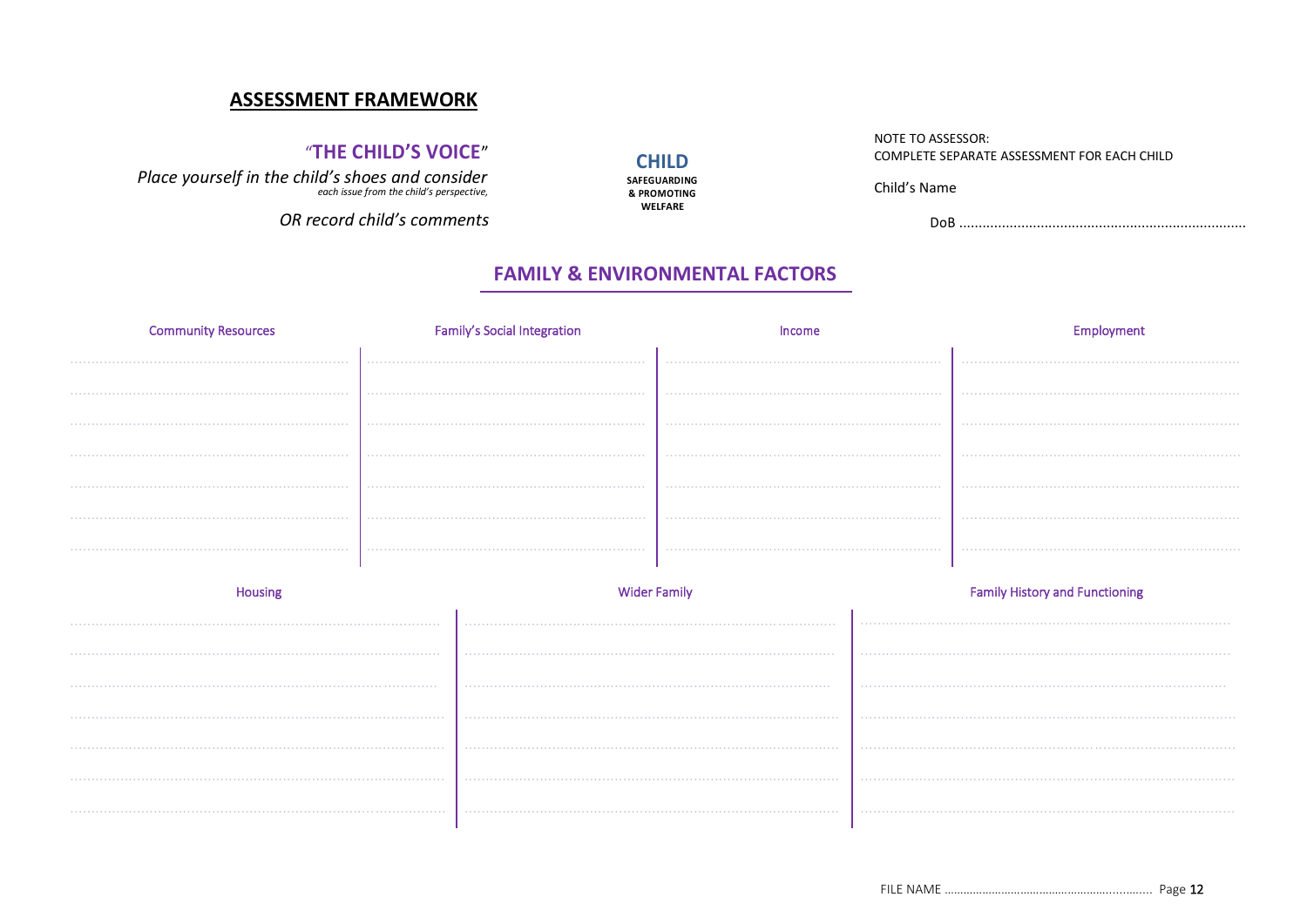| <b>FAMILY &amp; ENVIRONMENTAL FACTORS</b>                                                                                                                              | Record of Assessment : date, time, persons present, contact codes |
|------------------------------------------------------------------------------------------------------------------------------------------------------------------------|-------------------------------------------------------------------|
| Do you or your partner have any family history of health<br>problems? Previous depression / mental health issues?                                                      |                                                                   |
| Any recent major changes in your family's situation e.g.<br>bereavement, separation, moving house / job, accident,<br>burglary?                                        |                                                                   |
| Employment / return to work<br>$\bullet$                                                                                                                               |                                                                   |
| Diet, weight, exercise, healthy lifestyle (alcohol, smoking,<br>drug use), daily routine, socialisation / social networking                                            |                                                                   |
| Do you like where you live - housing / neighbourhood?<br>Who lives there?                                                                                              |                                                                   |
| Are you currently in temporary accommodation, Local<br>Authority, Housing Association, Bed & Breakfast?                                                                |                                                                   |
| Are you currently on a short term lease in private sector<br>only?                                                                                                     |                                                                   |
| Small rental debt?                                                                                                                                                     |                                                                   |
| Eviction imminent and/or homeless and/or large rental debt<br>/ Bed & Breakfast?                                                                                       |                                                                   |
| Advice and support with childcare / Benefits entitlement<br>(smoke detector), Healthy Start leaflet<br>Access to transport, how do you get about?                      |                                                                   |
| Do you or your family members have support from any<br>other professionals?                                                                                            |                                                                   |
| Do you or the father of the child have any medical or health<br>concerns that may affect the child, e.g. epilepsy, asthma,<br>eczema, diabetes, hearing or sight loss? |                                                                   |
| What are your daily family routines /does your family have<br>routines e.g. meals, sleep, work?                                                                        |                                                                   |
| When working directly with a school aged child /<br>young person, points to consider:                                                                                  |                                                                   |
| How is school - attendance, bullying (mobile phone /<br>internet), breakfast, packed lunches?                                                                          |                                                                   |
| Are there any recent changes in your family?                                                                                                                           |                                                                   |
|                                                                                                                                                                        |                                                                   |
| WHERE: $H = HOME$ VISIT<br>$C = CLINIC$<br>Contact                                                                                                                     | $S = SCHOOL$<br><b>T = TELEPHONE</b>                              |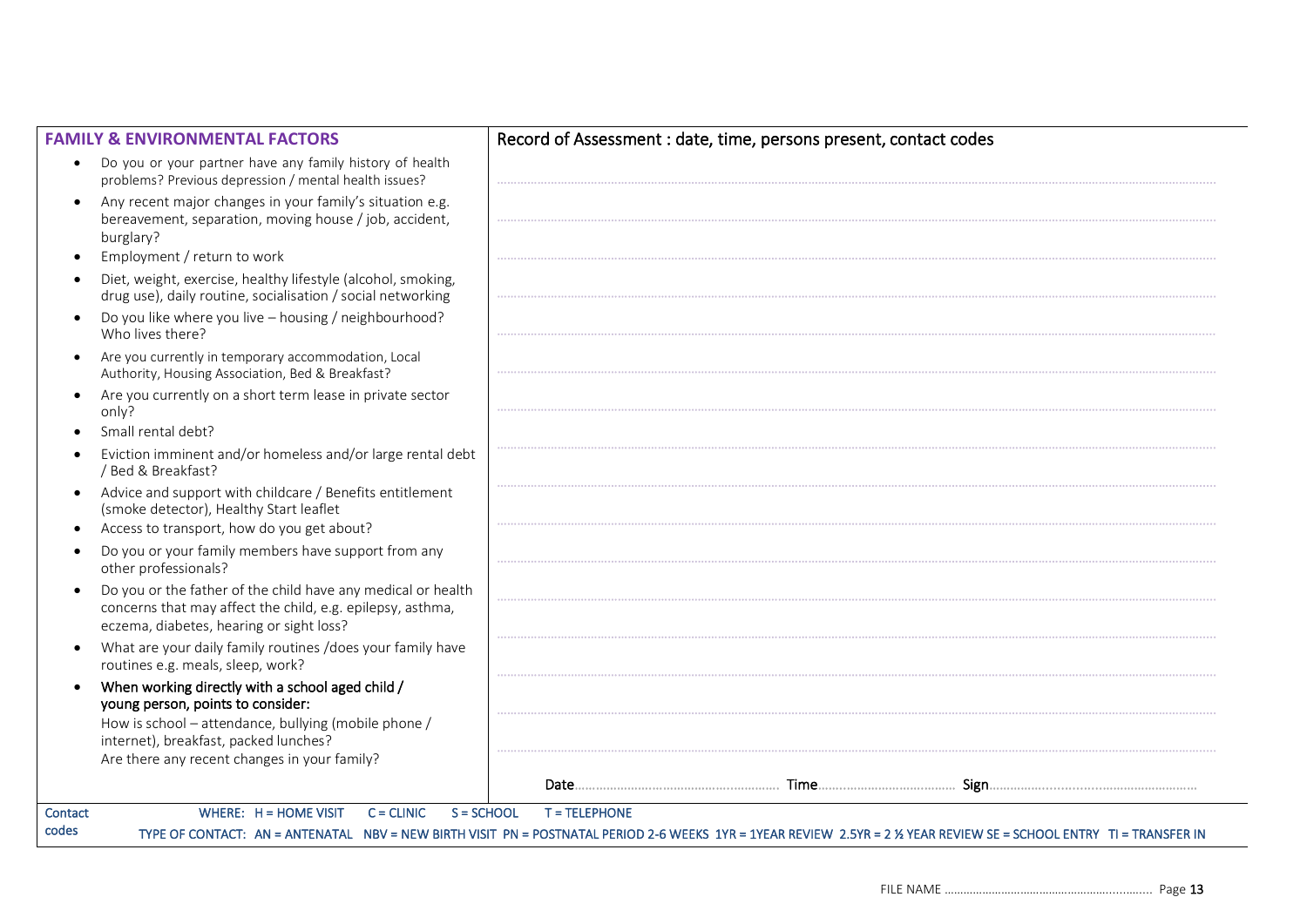# **ASSESSMENT FRAMEWORK**

# "THE CHILD'S VOICE"

Place yourself in the child's shoes and consider each issue from the child's perspective, OR record child's comments

**CHILD SAFEGUARDING** & PROMOTING **WELFARE** 

NOTE TO ASSESSOR: COMPLETE SEPARATE ASSESSMENT FOR EACH CHILD

| <b>Basic Care</b> | <b>Ensuring Safety</b>         | <b>Emotional Warmth</b> |
|-------------------|--------------------------------|-------------------------|
|                   |                                |                         |
|                   |                                |                         |
|                   |                                |                         |
|                   |                                |                         |
|                   |                                |                         |
|                   |                                |                         |
|                   |                                |                         |
|                   |                                |                         |
| Stimulation       | <b>Guidance and Boundaries</b> | <b>Stability</b>        |
|                   |                                |                         |
|                   |                                |                         |
|                   |                                |                         |
|                   |                                |                         |
|                   |                                |                         |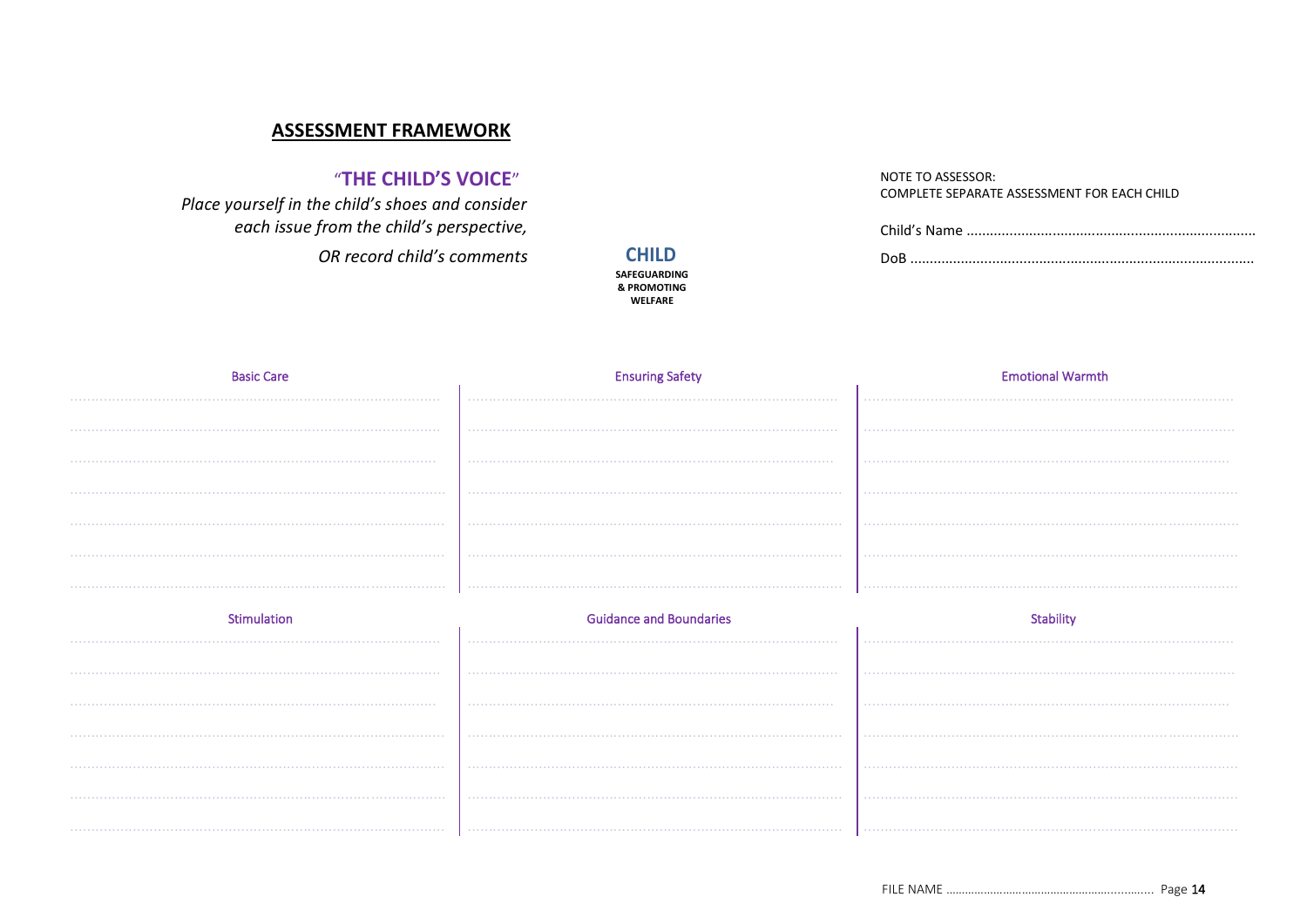# PARENTING CAPACITY / Parents and Carers Record of Assessment : date, time, persons present, contact codes

| • How do you feel about your pregnancy /<br>parenthood?                                           |  |  |
|---------------------------------------------------------------------------------------------------|--|--|
| • Have you had experience of babies / young                                                       |  |  |
| children?                                                                                         |  |  |
| • What was your childhood experience like? /                                                      |  |  |
| Would you make any changes when parenting                                                         |  |  |
| your own children?                                                                                |  |  |
| • Are you and your partner still in close contact<br>with your parents / extended family? Do they |  |  |
| live nearby?                                                                                      |  |  |
| • How is your partner adapting to parenthood?                                                     |  |  |
| • Does anyone in your family consider<br>themselves to be a carer?                                |  |  |
| • Has anyone in your household needed and/or<br>received extra support in school?                 |  |  |
| • Have you ever had support from Children and                                                     |  |  |
| Young People's Services?                                                                          |  |  |
| If you feel it is safe to do so, explain and make                                                 |  |  |
| a routine enquiry about domestic abuse:                                                           |  |  |
| DIRECT QUESTION: Are you in a relationship                                                        |  |  |
| with someone who hurts or threatens you 'or<br>if evident' did someone cause these injuries to    |  |  |
| you?'                                                                                             |  |  |
| When working directly with a school aged<br>$\bullet$                                             |  |  |
| child / young person, points to consider:<br>Who do you talk to if you have any concerns?         |  |  |
| Have you ever had support from Children and<br>$\bullet$                                          |  |  |
| Young People's Services?                                                                          |  |  |
|                                                                                                   |  |  |

Contact WHERE: H = HOME VISIT C = CLINIC S = SCHOOL T = TELEPHONE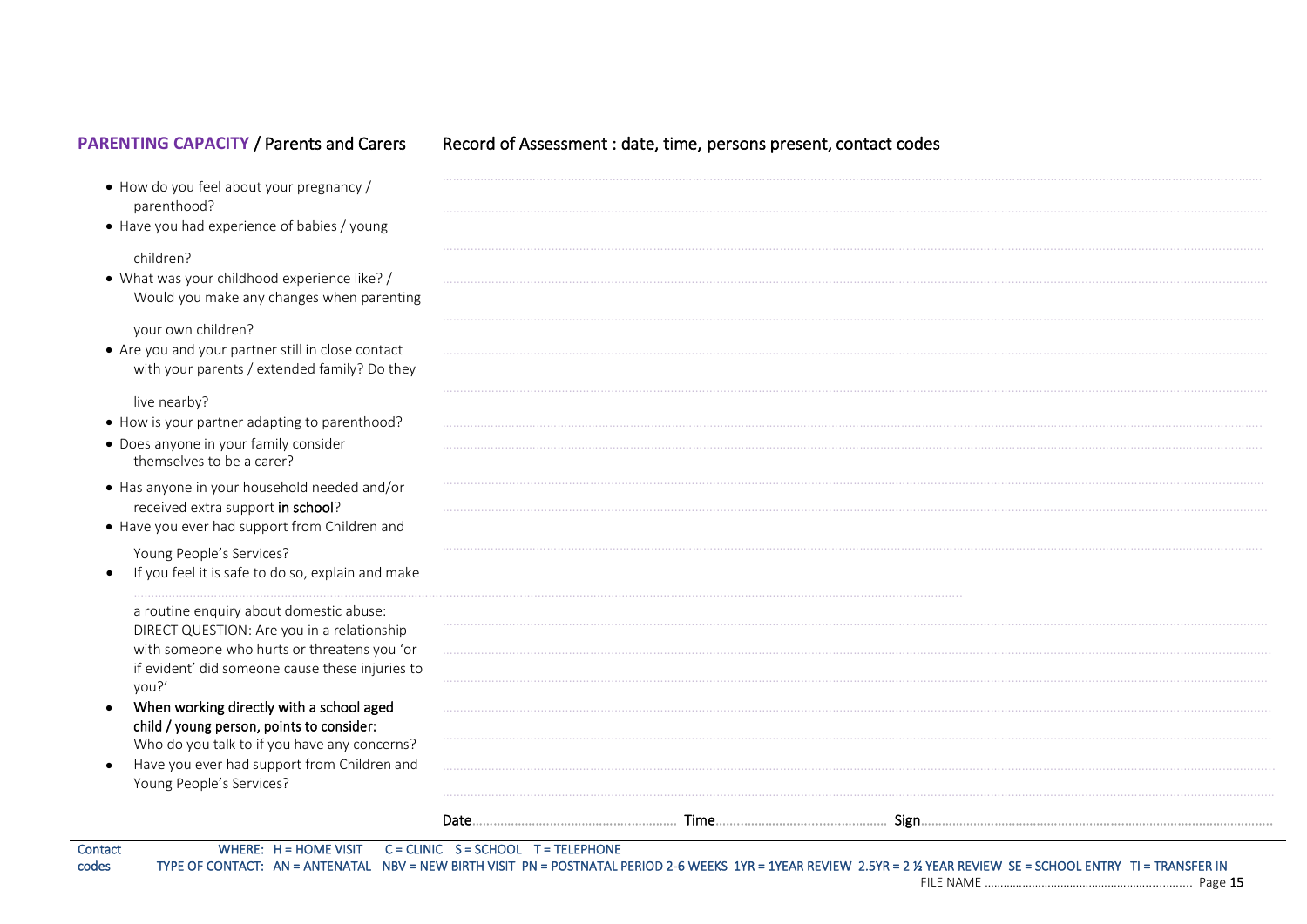# **ASSESSMENT FRAMEWORK**

# "THE CHILD'S VOICE"

Place yourself in the child's shoes and consider each issue from the child's perspective, OR record child's comments

### **CHILD SAFEGUARDING** & PROMOTING **WELFARE**

### NOTE TO ASSESSOR: COMPLETE SEPARATE ASSESSMENT FOR EACH CHILD

|  | <b>Emotional &amp; Behavioural Development</b> |
|--|------------------------------------------------|
|  |                                                |
|  |                                                |
|  |                                                |
|  |                                                |
|  |                                                |
|  |                                                |

| <b>Family &amp; Social Relationships</b> |  |
|------------------------------------------|--|
|                                          |  |
|                                          |  |
|                                          |  |
|                                          |  |
|                                          |  |
|                                          |  |
|                                          |  |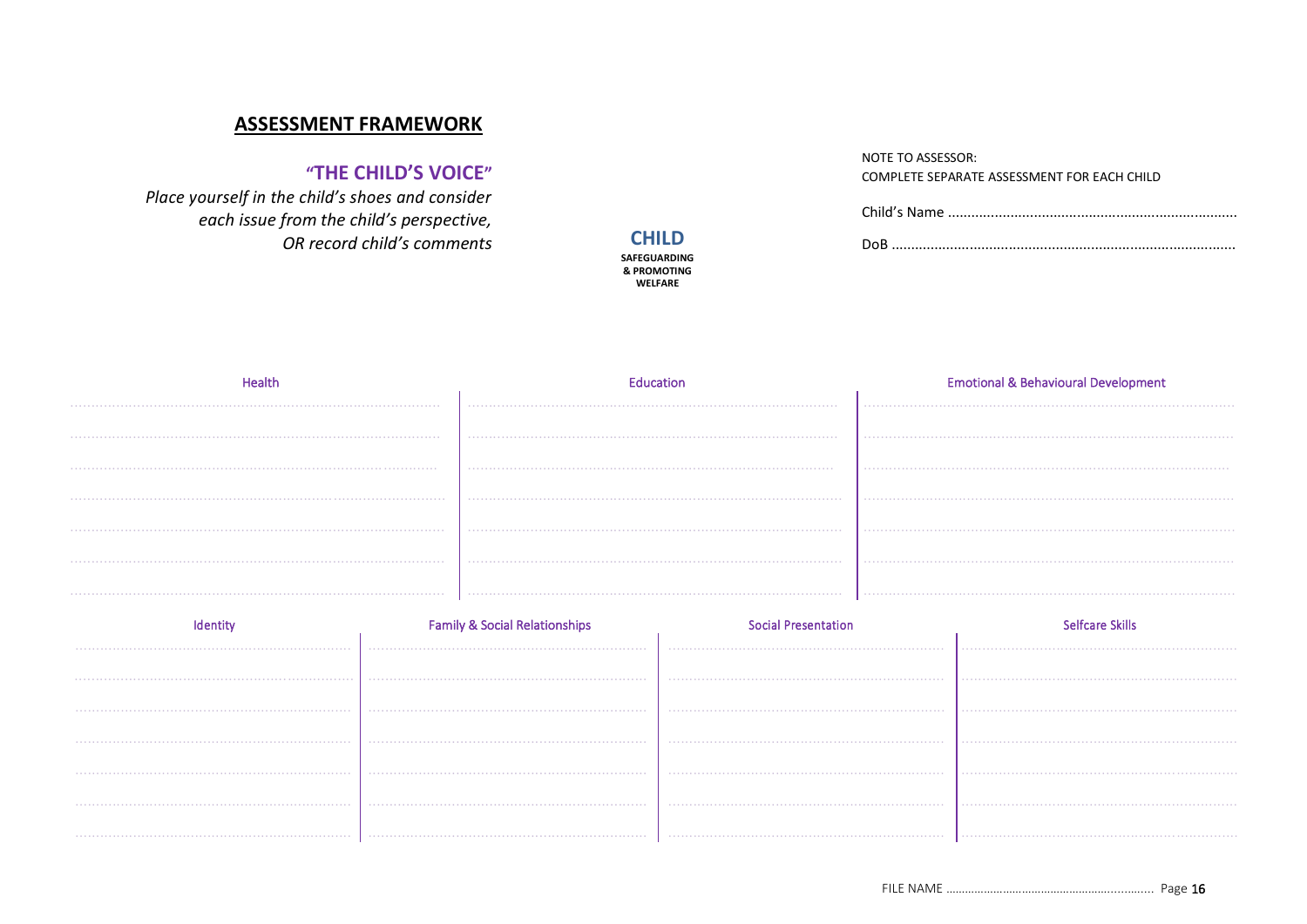- TB risk
- Exposure to drugs, alcohol, smoking
- Known or family history of asthma / eczema / hay fever / allergies
- Consider parental mental health and well-being <br>(Whooley questions) (Whooley questions) …………………………………………………………………………………………………………………………………………………………………………………….……………………………..

### Whooley Questions:

(i) *During the past month, have you often been bothered by feeling down, depressed or hopeless? (ii) During the past month, have you often been bothered by having little interest or pleasure in doing things?* 

### Consider a Third Question:

*Is this something you feel you need or want help with*?

- Family history of childhood deafness/fits/eye problems/reading and spelling difficulties/other
- When working directly with a school aged child / young person points to consider:

Do you have any worries about your health: hearing problems; dentist; orthodontist; optician; sleep habits; smoking / alcohol / illegal substances; identity / self-esteem? Do you feel good about who you are?

Do you know where to get advice / help about sexual health?

### If specific needs identified commence individualised care plan / or early support information required - commence BLUE FAMILY FILE ………………………………………………………………………………………………………………………………………………………….……………………………………………………….

Please follow SOP No 4 : The Perinatal Infant Mental Health Contact by SCPHN HV Date………………….…………………..….……….……. Time……..…………………….……… Sign………………………………….……………………………….………….………..

………………………………………………………………………………………………………………………………………………………………………………………..………………………….

……………………………………………………………………………………………………………………………………………………………………………….………………………………….

|         | <b>THE SIGNAL CONTRACT DY JOINT THAT IT V</b> | valc                                                                                                                                                                |  |
|---------|-----------------------------------------------|---------------------------------------------------------------------------------------------------------------------------------------------------------------------|--|
| Contact |                                               | WHERE: $H = HOME VISIT$ $C = CLINIC$ $S = SCHOOL$ $T = TELEPHONE$                                                                                                   |  |
| codes   |                                               | TYPE OF CONTACT: AN = ANTENATAL NBV = NEW BIRTH VISIT PN = POSTNATAL PERIOD 2-6 WEEKS 1YR = 1YEAR REVIEW 2.5YR = 2 % YEAR REVIEW SE = SCHOOL ENTRY TI = TRANSFER IN |  |

### **CHILD'S DEVELOPMENTAL NEEDS** Record of Assessment : date, time, persons present, contact codes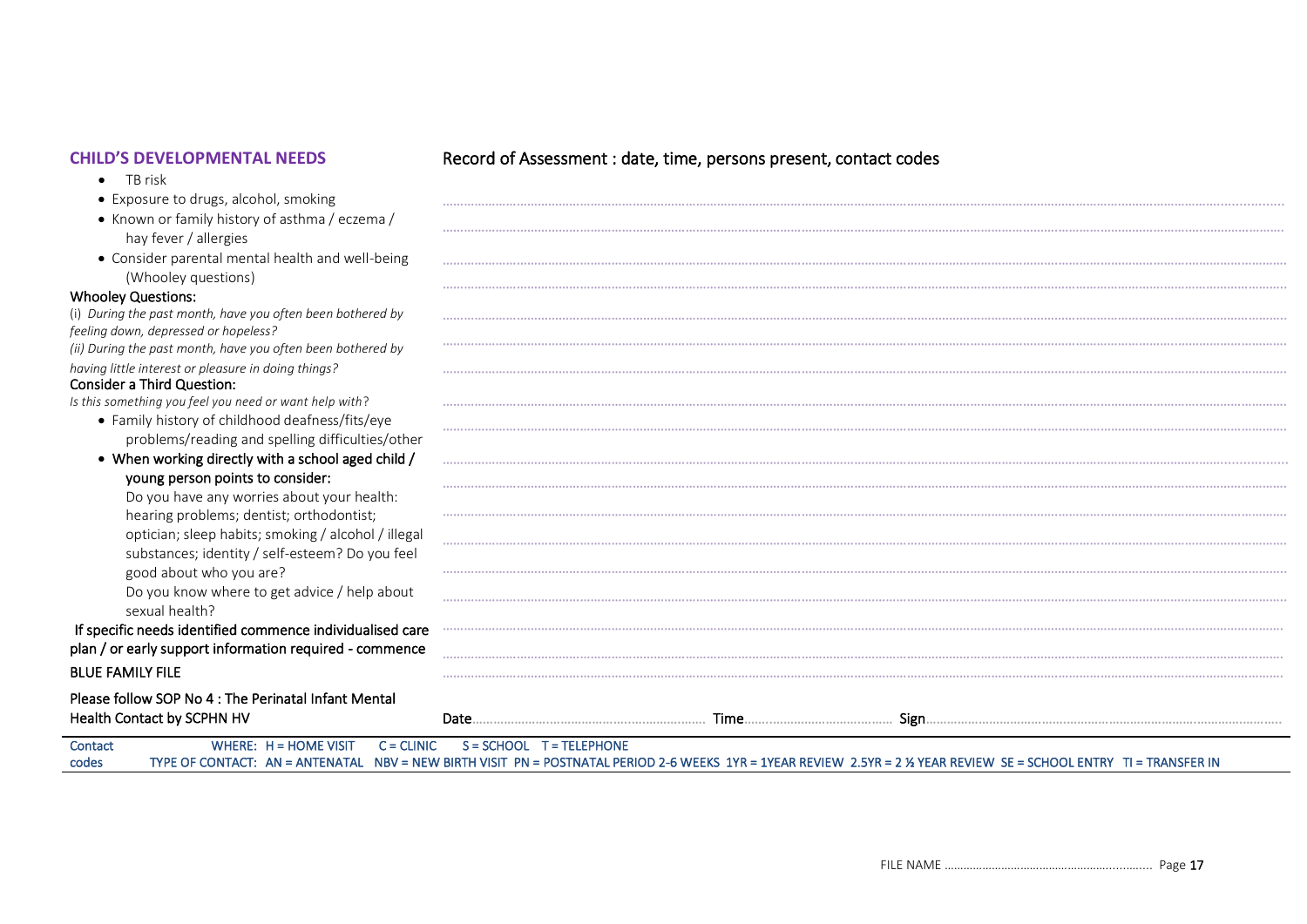# **SUMMARY SHEET**

| <b>ANALYSIS &amp; NEEDS IDENTIFIED</b> |  |  |
|----------------------------------------|--|--|
|                                        |  |  |
|                                        |  |  |
|                                        |  |  |
|                                        |  |  |
|                                        |  |  |
|                                        |  |  |
|                                        |  |  |
|                                        |  |  |
|                                        |  |  |
|                                        |  |  |
|                                        |  |  |
|                                        |  |  |
|                                        |  |  |
|                                        |  |  |
|                                        |  |  |
|                                        |  |  |
|                                        |  |  |
|                                        |  |  |
|                                        |  |  |
|                                        |  |  |
|                                        |  |  |
|                                        |  |  |
|                                        |  |  |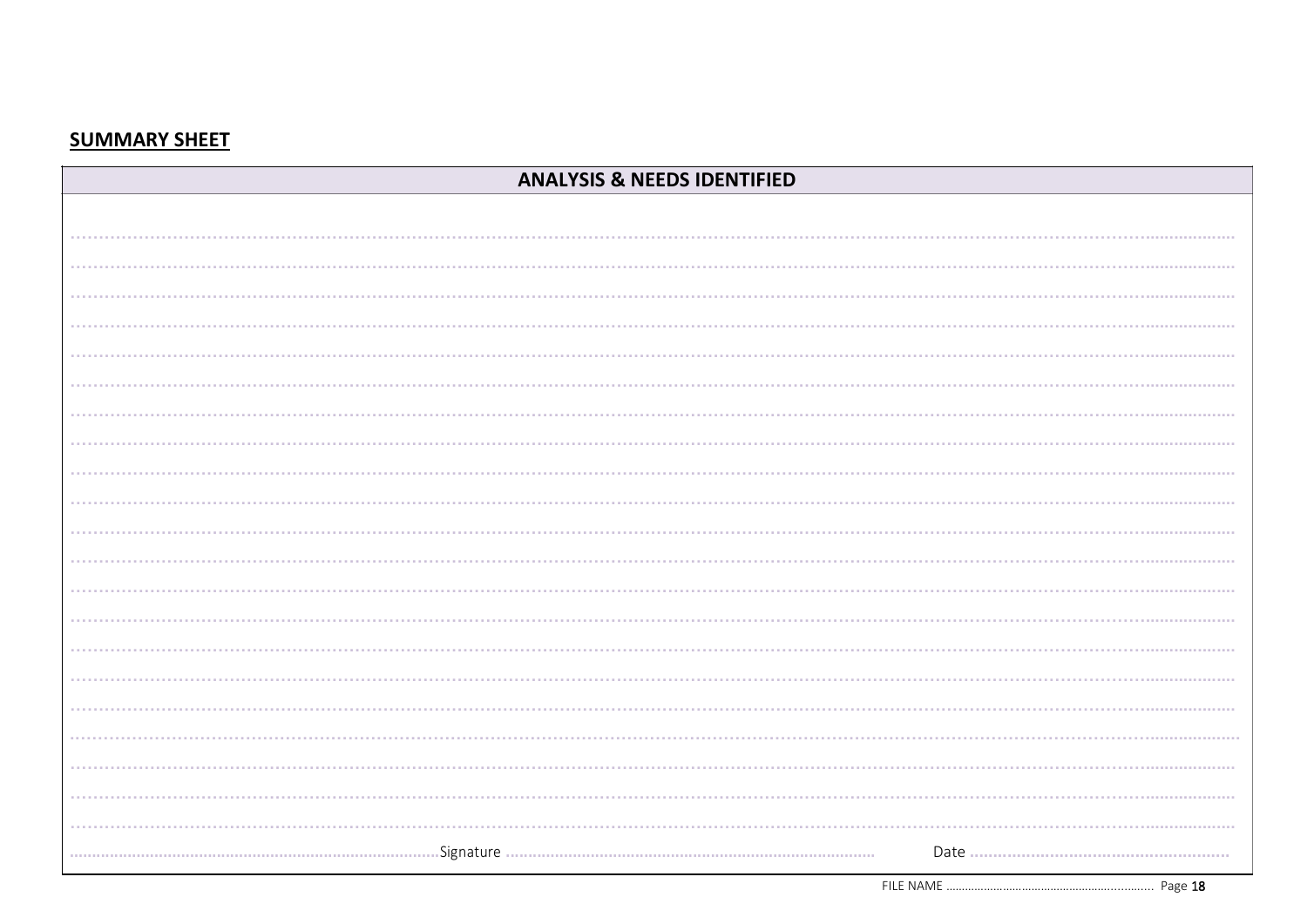| Date |                      |                            | <b>ACTION PLAN</b>                              |
|------|----------------------|----------------------------|-------------------------------------------------|
|      |                      |                            |                                                 |
|      |                      |                            |                                                 |
|      |                      |                            |                                                 |
|      |                      |                            |                                                 |
|      |                      |                            |                                                 |
|      |                      |                            |                                                 |
|      |                      |                            |                                                 |
|      |                      |                            |                                                 |
|      |                      |                            |                                                 |
|      |                      |                            |                                                 |
|      |                      |                            |                                                 |
|      |                      |                            |                                                 |
|      |                      |                            |                                                 |
|      |                      |                            |                                                 |
|      |                      |                            |                                                 |
|      |                      |                            |                                                 |
|      |                      |                            |                                                 |
|      |                      |                            |                                                 |
|      |                      |                            |                                                 |
|      |                      |                            |                                                 |
|      |                      | Signature.                 |                                                 |
|      | <b>UNIVERSAL (U)</b> | <b>UNIVERSAL PLUS (UP)</b> | UNIVERSAL PARTNERSHIP PLUS (UPP) / Safeguarding |
|      |                      |                            |                                                 |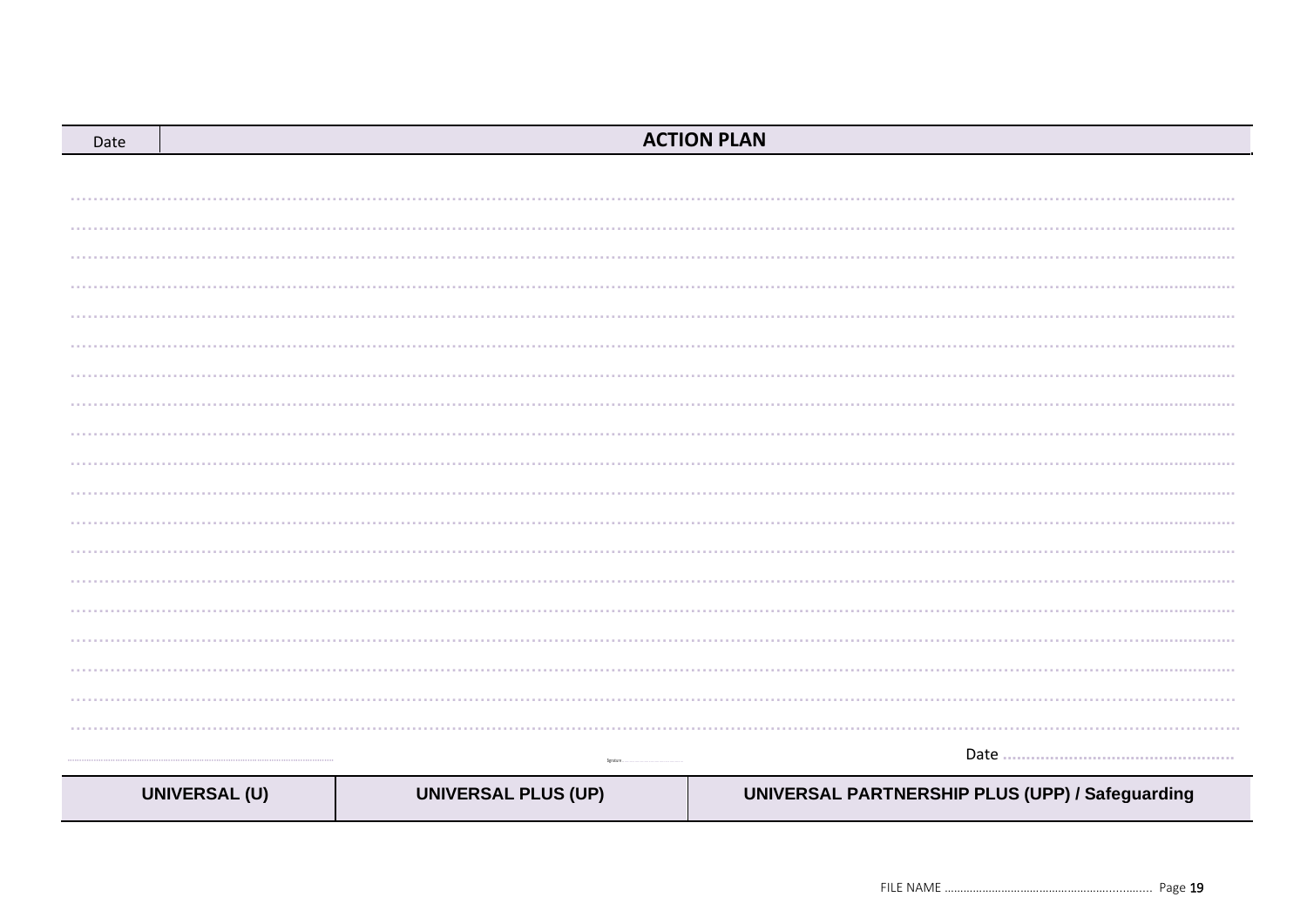# **REVIEW SHEET**

| <b>REVIEW DATE</b>  | PRACTITIONER SIGNATURE |
|---------------------|------------------------|
| <b>Action Plan:</b> |                        |
| .                   |                        |
|                     |                        |
|                     |                        |
| .                   |                        |
|                     |                        |
| <b>REVIEW DATE</b>  | PRACTITIONER SIGNATURE |
|                     |                        |
| <b>Action Plan:</b> |                        |
|                     | .                      |
|                     | .                      |
| .                   |                        |
|                     |                        |
|                     |                        |
| .                   | .                      |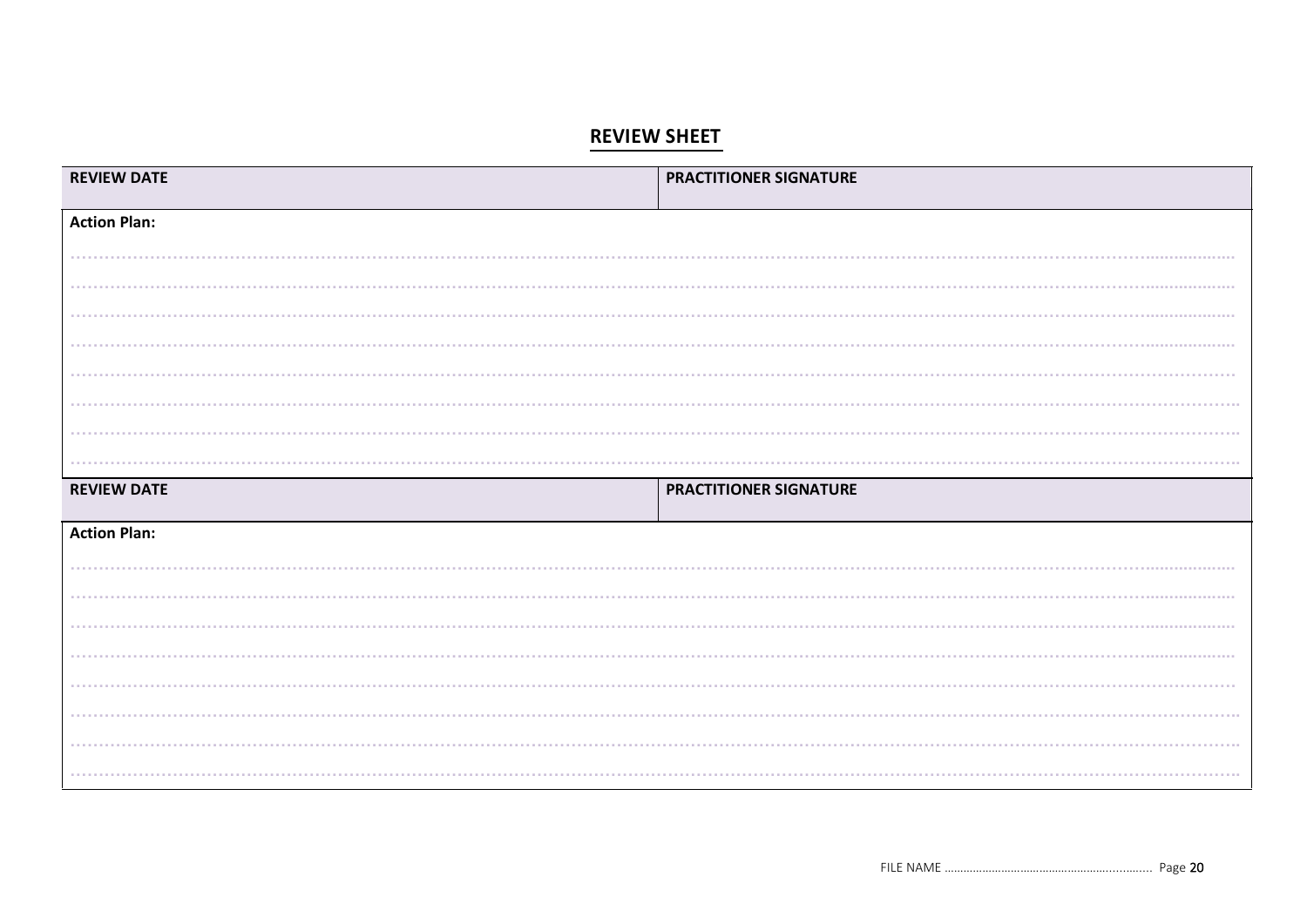Review Sheets (contd.)

| <b>REVIEW DATE</b>  | PRACTITIONER SIGNATURE |
|---------------------|------------------------|
| <b>Action Plan:</b> |                        |
|                     |                        |
|                     |                        |
|                     |                        |
|                     |                        |
|                     |                        |
|                     |                        |
|                     |                        |
|                     |                        |
| <b>REVIEW DATE</b>  | PRACTITIONER SIGNATURE |
| <b>Action Plan:</b> |                        |
|                     |                        |
|                     |                        |
| .                   |                        |
|                     |                        |
|                     |                        |
| .                   |                        |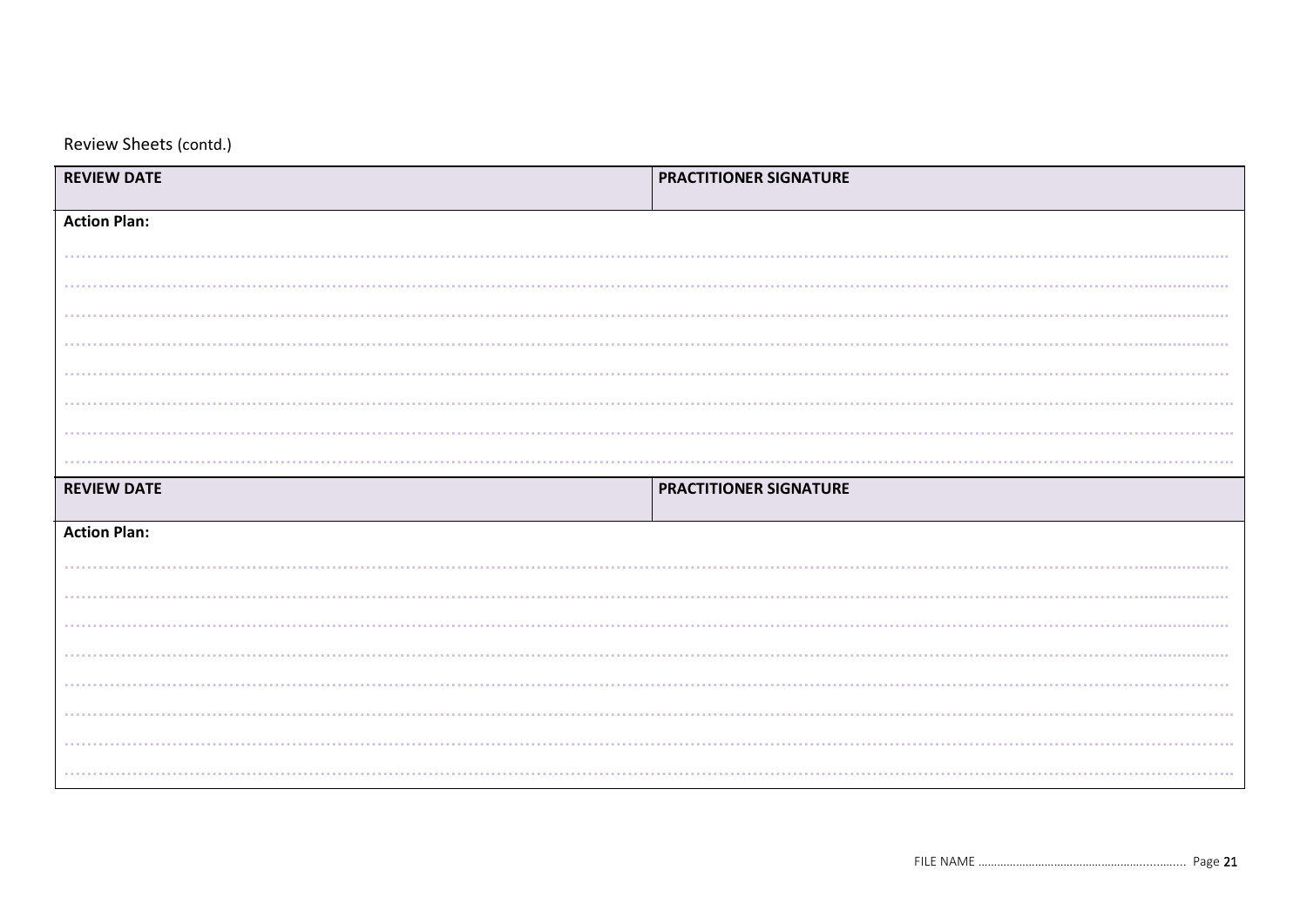| LONE WORKING AND HOME VISITING COMMUNITY RISK ASSESSMENT                                                           |                      |                |                               |  |
|--------------------------------------------------------------------------------------------------------------------|----------------------|----------------|-------------------------------|--|
| <b>Name of Client:</b>                                                                                             | <b>Client DoB:</b>   |                |                               |  |
| <b>Client Address:</b>                                                                                             | GP:                  |                |                               |  |
|                                                                                                                    | Team:                |                |                               |  |
| Telephone:                                                                                                         | Date form commenced: |                |                               |  |
|                                                                                                                    | Form commenced by:   |                |                               |  |
| <b>RISK AREA</b>                                                                                                   |                      |                | <b>ADDITIONAL INFORMATION</b> |  |
| <b>House Location</b>                                                                                              | <b>YES</b>           | <b>NO</b>      |                               |  |
| 1. Is the house/flat number or name visible from the road?                                                         | $\Omega$             | $\Omega$       |                               |  |
| 2. Are there any specific landmarks?                                                                               | O                    | $\Omega$       |                               |  |
| 3. Are specific directions required?                                                                               | $\mathbf{O}$         | $\Omega$       |                               |  |
| 4. Are there other houses close by?                                                                                | O                    | $\circ$        |                               |  |
| <b>Entry System</b>                                                                                                | <b>YES</b>           | <b>NO</b>      |                               |  |
| 5. Is there an intercom system?                                                                                    | $\mathsf{O}$         | $\overline{O}$ |                               |  |
| 6. Does the doorbell work?                                                                                         | $\Omega$             | $\Omega$       |                               |  |
| 7. Is it front door entry?                                                                                         | $\Omega$             | $\Omega$       |                               |  |
| 8. Is it back door entry?                                                                                          | O                    | $\Omega$       |                               |  |
| 9. Is there a key safe/other entry system?                                                                         | $\Omega$             | $\overline{O}$ |                               |  |
| <b>Parking</b>                                                                                                     | <b>YES</b>           | <b>NO</b>      |                               |  |
| 10. Can you park outside on the road?                                                                              | $\mathsf{O}$         | $\mathsf{O}$   |                               |  |
| 11. Can you park close by < 5 minutes?                                                                             | $\mathsf{O}$         | $\circ$        |                               |  |
| <b>Lighting and Footpaths</b>                                                                                      | <b>YES</b>           | <b>NO</b>      |                               |  |
| 12. Is the area well lit? (state if a torch is required)                                                           | $\Omega$             | $\overline{O}$ |                               |  |
| 13. Are there outside lights for the house?                                                                        | $\mathsf{O}$         | $\mathsf{O}$   |                               |  |
| 14. Are there any environmental risks/hazards?                                                                     | $\mathbf{O}$         | $\Omega$       |                               |  |
| (e.g. steps, alley way, uneven paths, debris etc.)                                                                 |                      |                |                               |  |
| <b>Family Members and Associated Persons</b>                                                                       | <b>YES</b>           | <b>NO</b>      |                               |  |
| 15. Are there concerns about other individuals in the household? (e.g. inappropriate behaviour/drugs/alcohol etc.) | $\mathsf{O}$         | $\mathsf{O}$   |                               |  |
| 16. Are there any concerns about the neighbours?                                                                   | 0                    | 0              |                               |  |
| <b>Premises</b>                                                                                                    | <b>YES</b>           | <b>NO</b>      |                               |  |
| 17. Does the property have mobile telephone network coverage?                                                      | $\Omega$             | $\Omega$       |                               |  |
|                                                                                                                    |                      |                |                               |  |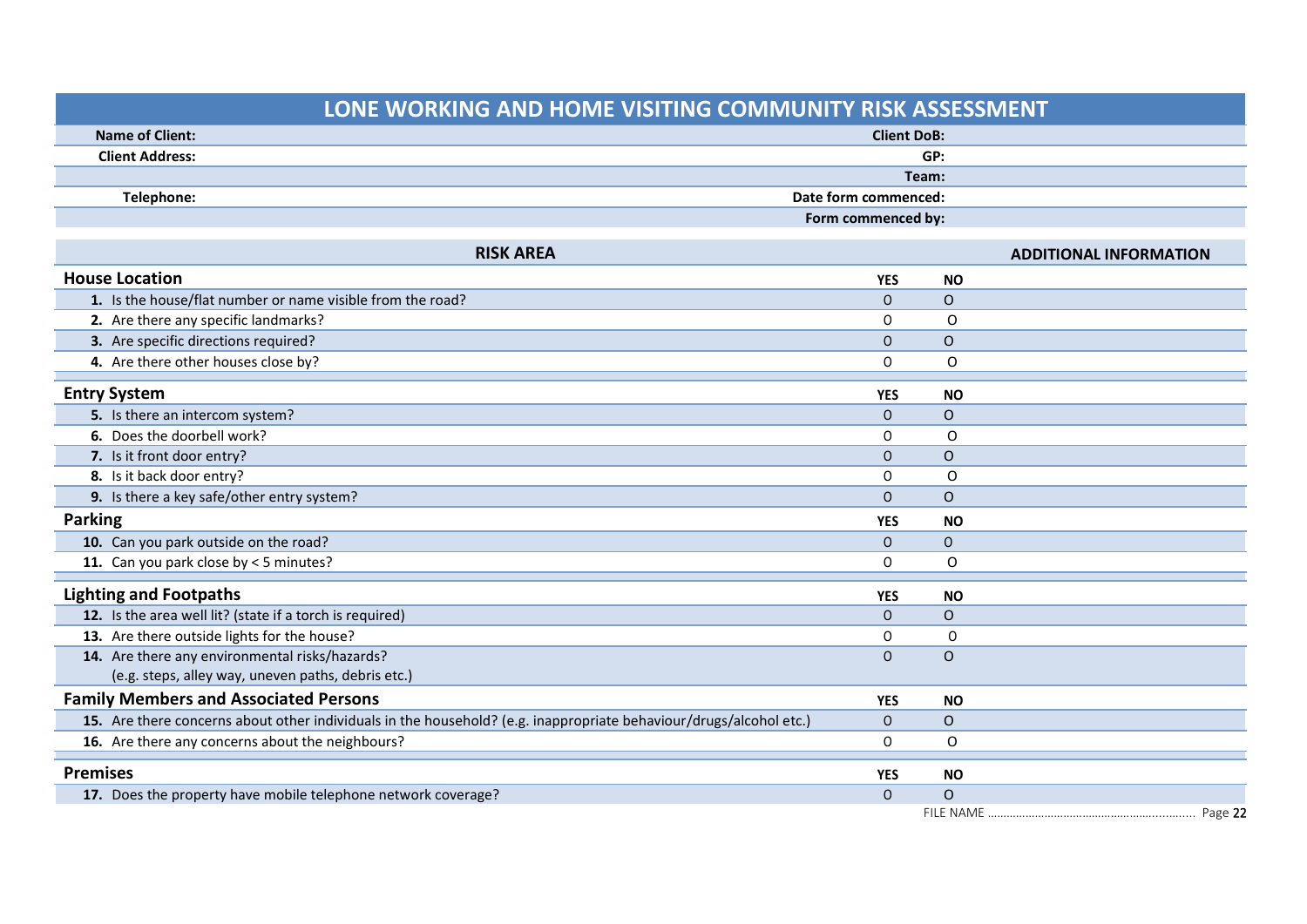|                   | 18. Does the house have a land line telephone?                                                                                                                                                                                 | O            | $\mathsf{O}$ |  |
|-------------------|--------------------------------------------------------------------------------------------------------------------------------------------------------------------------------------------------------------------------------|--------------|--------------|--|
|                   | 19. Are there any slip, trip, fall hazards?                                                                                                                                                                                    | $\mathsf O$  | $\mathsf{O}$ |  |
|                   | 20. Are doors locked whilst staff are in the house?                                                                                                                                                                            | O            | $\circ$      |  |
|                   | 21. Are there concerns about electrical equipment you may be required to use?                                                                                                                                                  | O            | $\circ$      |  |
|                   | 22. Are there any pets present which need to be restrained prior to the visit?                                                                                                                                                 | O            | O            |  |
|                   | 23. Are there any alternative means of exiting the premises in the event of an emergency (e.g. fire, violence etc.)?                                                                                                           | O            | $\mathsf{O}$ |  |
|                   | 24. Are there any other internal risks or hazards which cause you concern?                                                                                                                                                     | O            | O            |  |
| <b>Individual</b> |                                                                                                                                                                                                                                | <b>YES</b>   | <b>NO</b>    |  |
|                   | 25. Does the client/patient have any sensory impairment?                                                                                                                                                                       | $\mathsf{O}$ | $\circ$      |  |
|                   | 26. Does the client/patient use drugs/alcohol and does this pose a risk to staff?                                                                                                                                              | 0            | O            |  |
|                   | 27. Has the client/patient been diagnosed with mental health disorders/ personality disorder/learning disability, or are                                                                                                       | $\mathsf{O}$ | $\circ$      |  |
|                   | there any adult protection concerns?                                                                                                                                                                                           |              |              |  |
|                   | 28. Does the client/patient have any history of violence/abuse/bullying/domestic violence?                                                                                                                                     | 0            | 0            |  |
|                   | 29. Does this client/patient require an individual risk assessment? (if so, please attach)                                                                                                                                     | $\mathsf{O}$ | $\circ$      |  |
|                   | <b>Drug and Alcohol Related Risks</b>                                                                                                                                                                                          | YES          | <b>NO</b>    |  |
|                   | 30. Does the client/patient use drugs?                                                                                                                                                                                         | $\mathsf O$  | $\circ$      |  |
|                   | 31. Does the client/patient use alcohol?                                                                                                                                                                                       | 0            | O            |  |
|                   | 32. Is anyone else in the household a drug or alcohol user?                                                                                                                                                                    | $\mathsf{O}$ | $\circ$      |  |
|                   | 33. Are drug/alcohol users known to visit the property to use drugs or alcohol? Do they have keys to the property?                                                                                                             | 0            | 0            |  |
|                   | 34. Do any injecting drug users live in the home, or does anyone visit the home to inject drugs? (consider occasional<br>and regular injecting patterns)                                                                       | $\mathsf{O}$ | $\circ$      |  |
|                   | 35. Is there a known risk of uncapped sharps or blood spills in the home?                                                                                                                                                      | $\circ$      | 0            |  |
|                   | 36. Is there a risk of the worker being exposed to drug dealing or other offences (e.g. handling stolen goods, sex work) in<br>the home?                                                                                       | $\mathsf{O}$ | $\circ$      |  |
|                   | 37. Does the client/patient have a known risk of violence or hostility to staff?                                                                                                                                               | 0            | O            |  |
|                   | 38. Is the client/patient at risk of violence from others?                                                                                                                                                                     | $\mathsf O$  | $\circ$      |  |
|                   | 39. Are there any concerns of weapons (e.g. blades or firearms) being held at the property?                                                                                                                                    | 0            | $\mathsf O$  |  |
|                   | 40. Does the client/patient have a diagnosed mental illness?                                                                                                                                                                   | $\mathsf O$  | $\circ$      |  |
|                   | Is there any deterioration in their condition which might pose a risk to home visiting staff?                                                                                                                                  |              |              |  |
|                   | 41. Is the home visit likely to involve the relaying of 'bad news' or difficult conversations which could provoke a hostile<br>reaction in the client/patient? (e.g. cessation of treatment, child protection, welfare issues) | 0            | $\mathsf O$  |  |
|                   | 42. Is the client/patient likely to be in a state of drug or alcohol withdrawal?                                                                                                                                               | $\mathsf{O}$ | $\mathsf O$  |  |
|                   | 43. Are there any other substance-specific issues that may pose a risk to a worker undertaking a home visit?                                                                                                                   | 0            | 0            |  |
|                   |                                                                                                                                                                                                                                |              |              |  |
|                   | 44. Does the client/patient smoke?                                                                                                                                                                                             | $\mathsf{O}$ | $\circ$      |  |